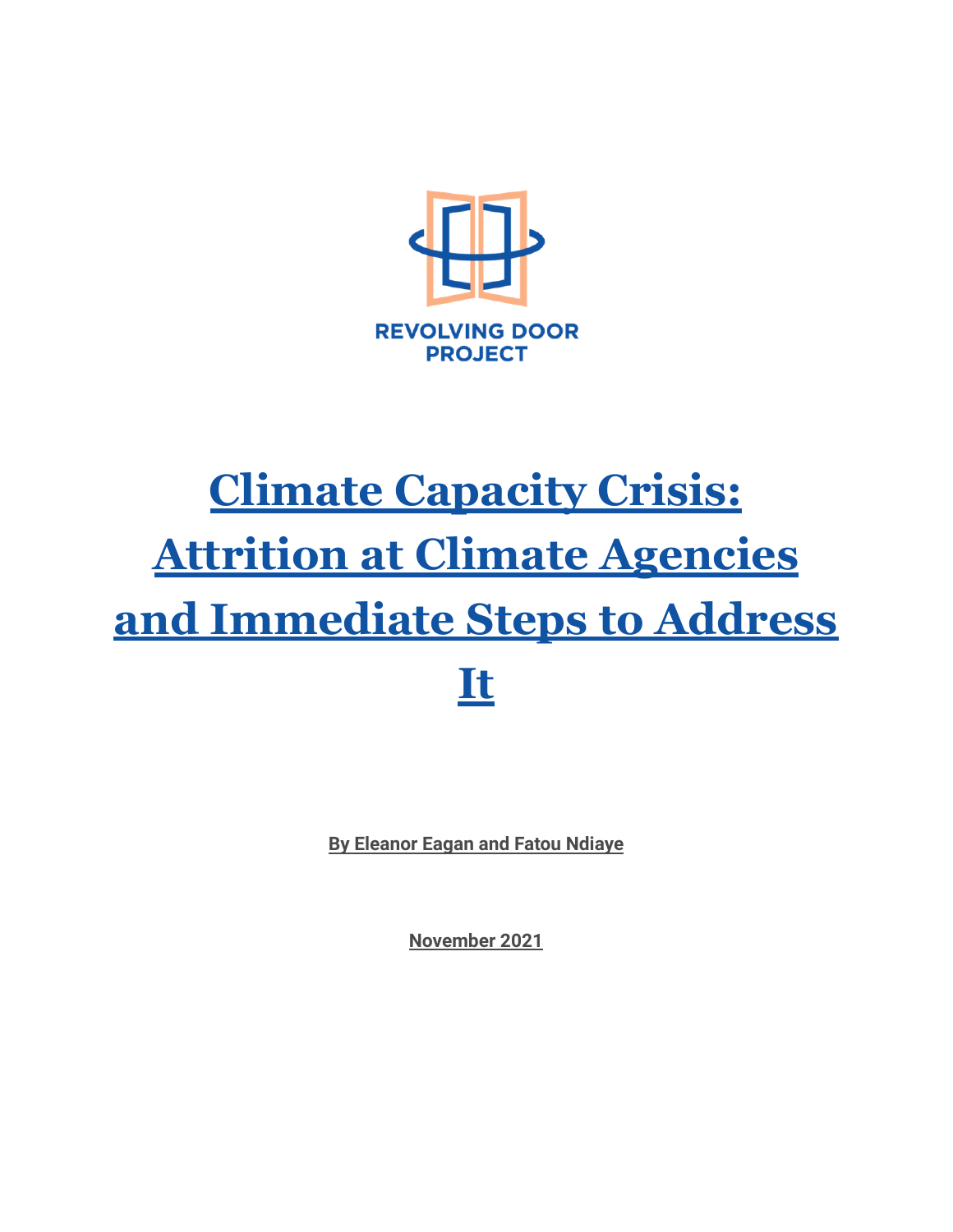# *Table of Contents*

| <b>Introduction</b>                                   | 3  |
|-------------------------------------------------------|----|
| <b>Department of Agriculture (USDA)</b>               | 4  |
| Declining Staff Levels and Its Impact on Climate Work | 5  |
| <b>Problems Under Trump</b>                           | 6  |
| <b>New Demands Under Biden</b>                        | 7  |
| <b>Department of Interior (DOI)</b>                   | 9  |
| Declining Staff Levels and Its Impact on Climate Work | 10 |
| <b>Problems Under Trump</b>                           | 11 |
| <b>New Demands Under Biden</b>                        | 11 |
| <b>National Park Service (NPS)</b>                    | 14 |
| Declining Staff Levels and Its Impact on Climate Work | 15 |
| <b>Problems Under Trump</b>                           | 16 |
| <b>New Demands Under Biden</b>                        | 17 |
| <b>United States Geological Survey (USGS)</b>         | 18 |
| Declining Staff Levels and Its Impact on Climate Work | 19 |
| <b>Problems Under Trump</b>                           | 20 |
| <b>New Demands Under Biden</b>                        | 20 |
| <b>Environmental Protection Agency (EPA)</b>          | 22 |
| Declining Staff Levels and Its Impact on Climate Work | 23 |
| <b>Problems Under Trump</b>                           | 24 |
| <b>New Demands Under Biden</b>                        | 25 |
| <b>Department of Energy (DOE)</b>                     | 27 |
| Declining Staff Levels and Its Impact on Climate Work | 28 |
| <b>Problems Under Trump</b>                           | 29 |
| <b>New Demands Under Biden</b>                        | 30 |
| <b>Progress, But Not Nearly Enough</b>                | 32 |
| Recommendations                                       | 33 |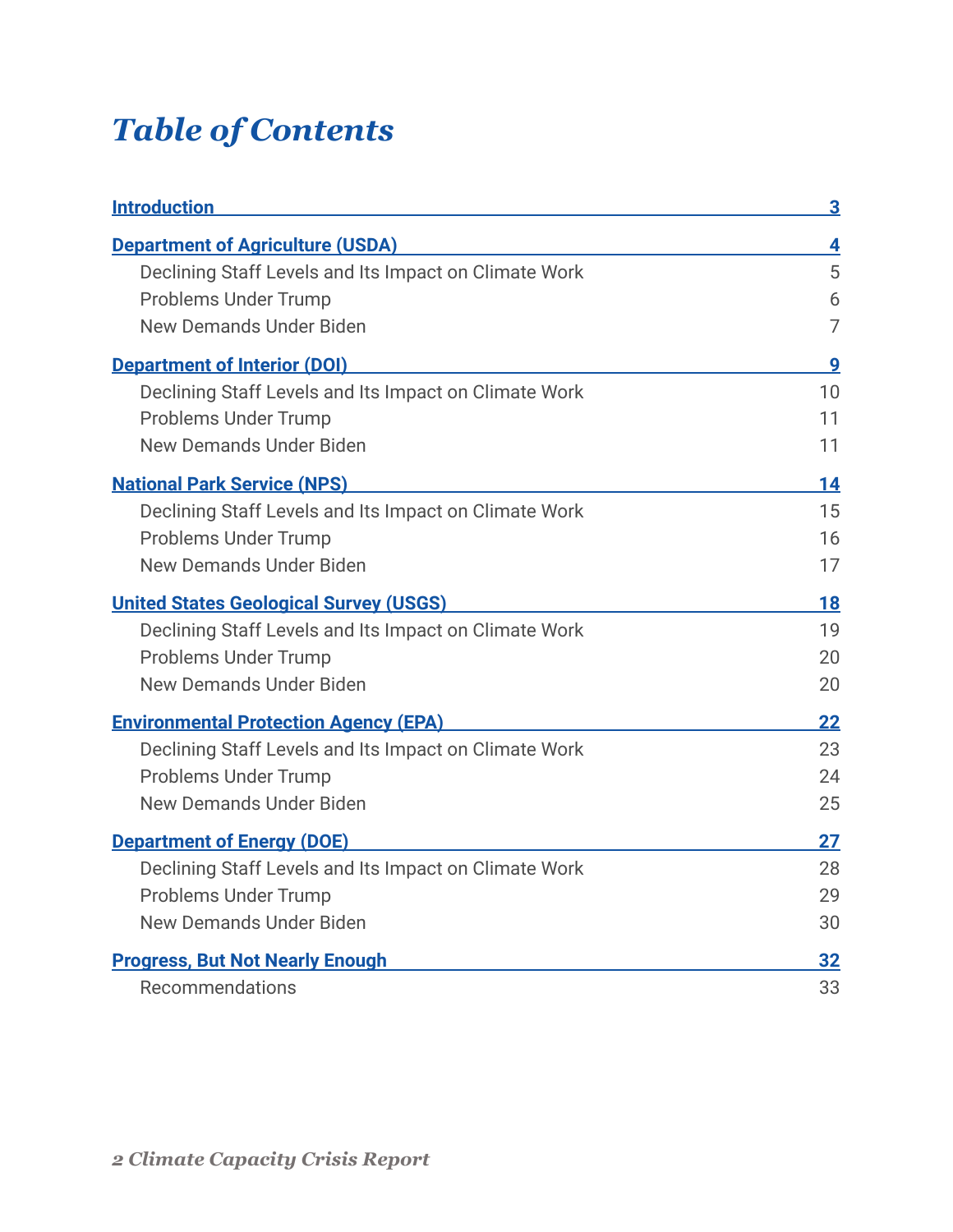## <span id="page-2-0"></span>*Introduction*

It has been over nine months since President Donald Trump left office, but on climate policy the federal government continues to show the scars from his disastrous presidency. At a moment when we do not have even a second to waste to avoid catastrophic climate change, agencies are struggling to build back better after attacks on scientific integrity and agency budgets left them without sufficient staff capacity and expertise. While the Biden administration has consistently affirmed its support for the federal workforce through rhetoric and action, New York Times [reporting](https://www.nytimes.com/2021/08/01/climate/biden-scientists-shortage-climate.html) from this summer makes clear that the rebuilding is still not happening fast enough.

In this report, we take a closer look at many of the agencies identified in the New York Times report. For each, we chart the staffing losses that occurred under Trump and in the years prior, with particular attention to STEM employees. We consider what these capacity shortfalls mean for agencies' ability to administer existing programs in the context of growing demands, whether simply from a growing population or new initiatives that the Biden administration has proposed. Together, these agency-level snapshots underscore the need for swift action.

While fully rebuilding will depend on robust appropriations from Congress, the Biden administration can make meaningful strides now by giving attention to the federal hiring process. Beyond getting new talent on board quickly in the immediate term, improvements to federal hiring will be essential to ensuring that new appropriations can be quickly translated into staffing capacity. In the final section of this report, we offer suggestions for specific actions the Office of Personnel Management, in cooperation with individual agencies, can take to accelerate hiring right away.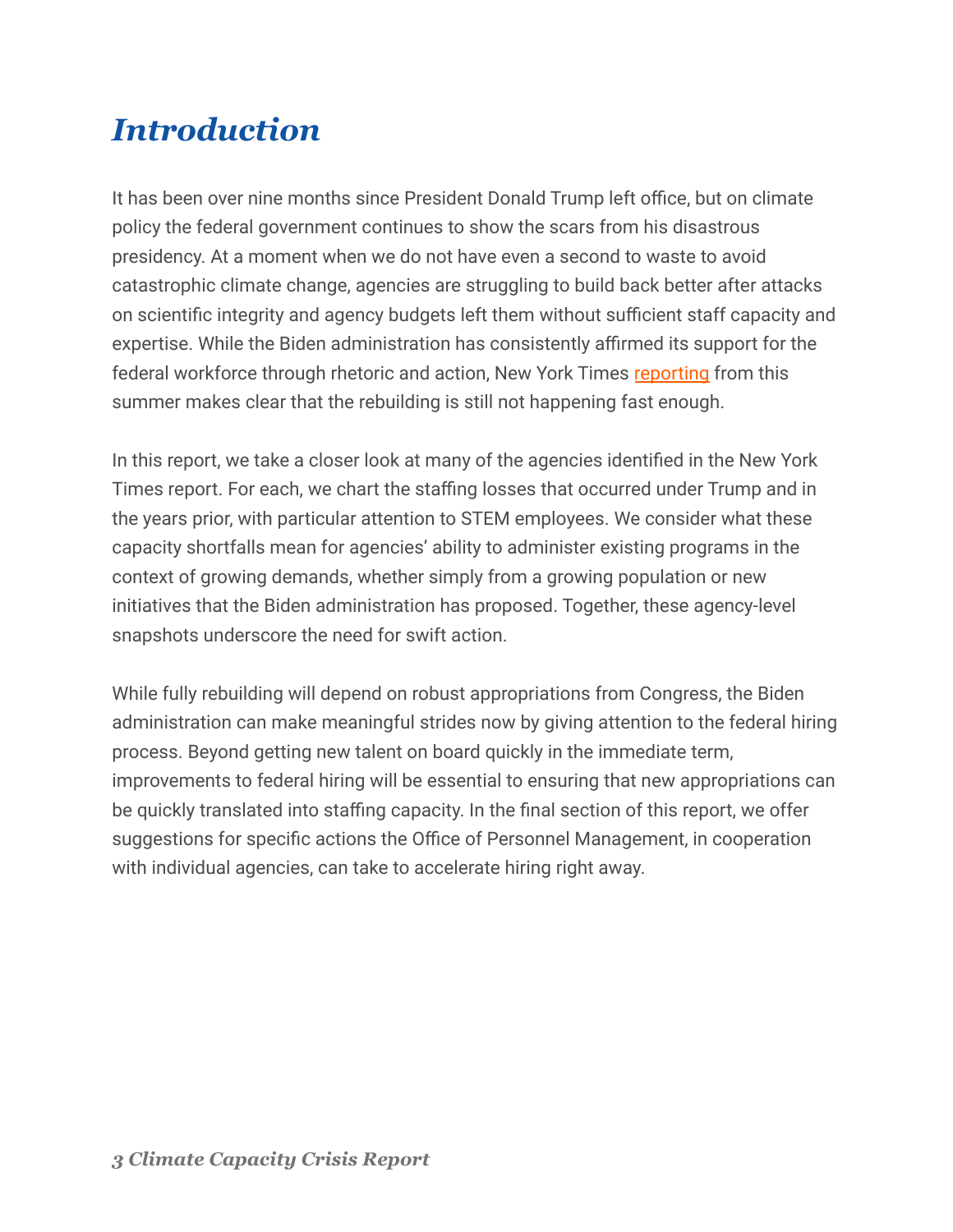## <span id="page-3-0"></span>*Department of Agriculture (USDA)*





### **USDA STEM Employees**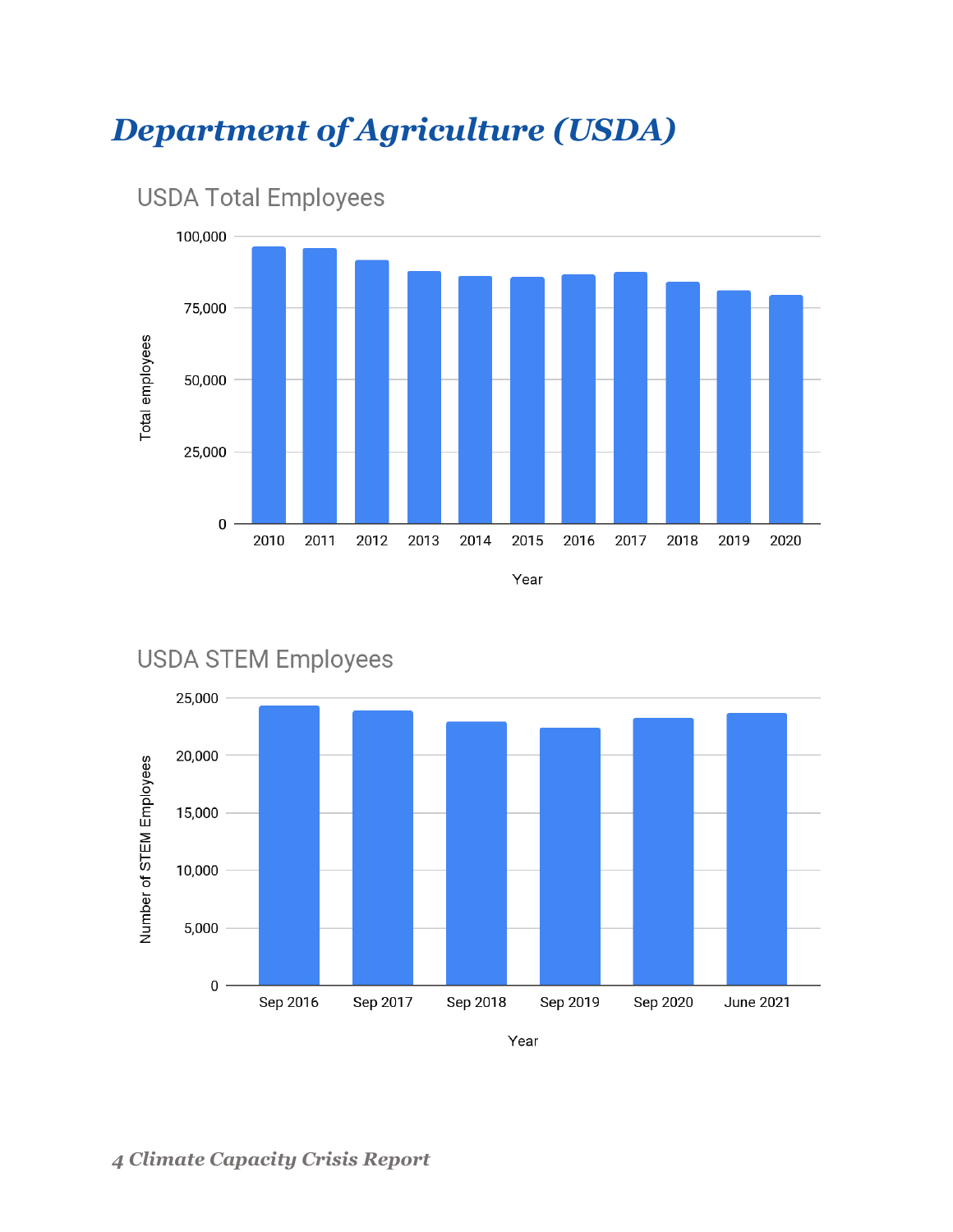| Date                                 | 2010   | 2011   | 2012   | 2013   | 2014   | 2015   | 2016   | 2017   | 2018   | 2019   | 2020   |
|--------------------------------------|--------|--------|--------|--------|--------|--------|--------|--------|--------|--------|--------|
| No of<br>Employees <sup>1</sup>      | 96,263 | 95,921 | 91,660 | 88,027 | 86,102 | 85,871 | 86,800 | 87,318 | 84,087 | 81,336 | 79,319 |
| No of STEM<br>employees<br>$(Sep)^2$ |        |        |        |        |        |        | 24,325 | 23,876 | 22,981 | 22,441 | 23,289 |

| <b>Date</b>                          | <b>Sep 2016</b> | <b>Sep 2017</b> | <b>Sep 2018</b> | $\sqrt{\text{Sep }2019}$ | <b>Sep 2020</b> | <b>Jun 2021</b> |
|--------------------------------------|-----------------|-----------------|-----------------|--------------------------|-----------------|-----------------|
| No of STEM<br>employees<br>$(Sep)^3$ | 24,325          | 23,876          | 22,981          | 22,441                   | 23,289          | 23,718          |

#### <span id="page-4-0"></span>Declining Staff Levels and Its Impact on Climate Work

The Department of Agriculture (USDA) has acknowledged how climate change could [compromise](https://www.usda.gov/sites/default/files/documents/USDA_Climate_Change_Adaptation_Plan_FULL.pdf) its ability to uphold its [responsibilities,](https://www.usda.gov/our-agency/about-usda) namely to provide leadership on food, agriculture, natural resources, rural development, nutrition, and other related issues. The Department's loss of 1,036 STEM employees between September 2016 to September 2020 is a direct threat to its ability to anticipate and mitigate these risks. For example, the agency [lost](https://www.nytimes.com/2021/08/01/climate/biden-scientists-shortage-climate.html) economists who study the impacts of climate change on food supply at a time where heavier and more intense rains in the Northeast [might](https://www.usda.gov/topics/climate-solutions) reduce yields, [hindering](https://www.usda.gov/sites/default/files/documents/USDA_Climate_Change_Adaptation_Plan_FULL.pdf) its ability to increase food security. The loss in personnel is especially worrisome considering U.S. population growth. Between September 2016 and June 2021, the ratio of USDA STEM employees relative to the U.S. population went from 1 STEM employee for every 13,361 people to 1 STEM employee to every 14,017 people, increasing the burden on existing USDA staff. In short, the increasing threat of climate

<sup>1</sup>Source: United States Department of Agriculture (USDA) [Budget Summaries](https://www.usda.gov/obpa/budget-summary) for each year. We excluded FSA, Non-Federal Staffing numbers.

<sup>&</sup>lt;sup>2</sup> Source: United States Office of Personnel Management's **[FedScope Tool](https://www.fedscope.opm.gov/ibmcognos/bi/v1/disp?b_action=powerPlayService&m_encoding=UTF-8&BZ=1AAABpu3eKwh42o1OwW6CQBD9mR3Ug2Z2EAsHDiwLkYOgwqWnhuJqmsJiFjz4983CwfbW9zKZycx7L_OUxaasinOSyXAYe6MyuQSiL19yLgN3J4X~thXoCY8LN8DAE37i7tItEK0c602ic7w~RtU_BEqbXo9Kj0DptW8vyoAnYIu67hS4cnGsm_~6poaPpLu3~bNTelyAJ4HS_3z5K3_pgLAySl_AcPmuarMe_7XtK2t3ZBlv4iLPk7jKijyPDkn4D6sjTuEVkXFE5BwZY8g8ZITMkrHopnTzBEIga47aFjA49INNjB~GzNmnR21GZQADBuQDuQikONAnUDAv_GvBJgC5Vv4LfOI0zQ9NNb8x4wcrtG_w)** 

<sup>&</sup>lt;sup>3</sup> Source: United States Office of Personnel Management's **[FedScope Tool](https://www.fedscope.opm.gov/ibmcognos/bi/v1/disp?b_action=powerPlayService&m_encoding=UTF-8&BZ=1AAABpu3eKwh42o1OwW6CQBD9mR3Ug2Z2EAsHDiwLkYOgwqWnhuJqmsJiFjz4983CwfbW9zKZycx7L_OUxaasinOSyXAYe6MyuQSiL19yLgN3J4X~thXoCY8LN8DAE37i7tItEK0c602ic7w~RtU_BEqbXo9Kj0DptW8vyoAnYIu67hS4cnGsm_~6poaPpLu3~bNTelyAJ4HS_3z5K3_pgLAySl_AcPmuarMe_7XtK2t3ZBlv4iLPk7jKijyPDkn4D6sjTuEVkXFE5BwZY8g8ZITMkrHopnTzBEIga47aFjA49INNjB~GzNmnR21GZQADBuQDuQikONAnUDAv_GvBJgC5Vv4LfOI0zQ9NNb8x4wcrtG_w)**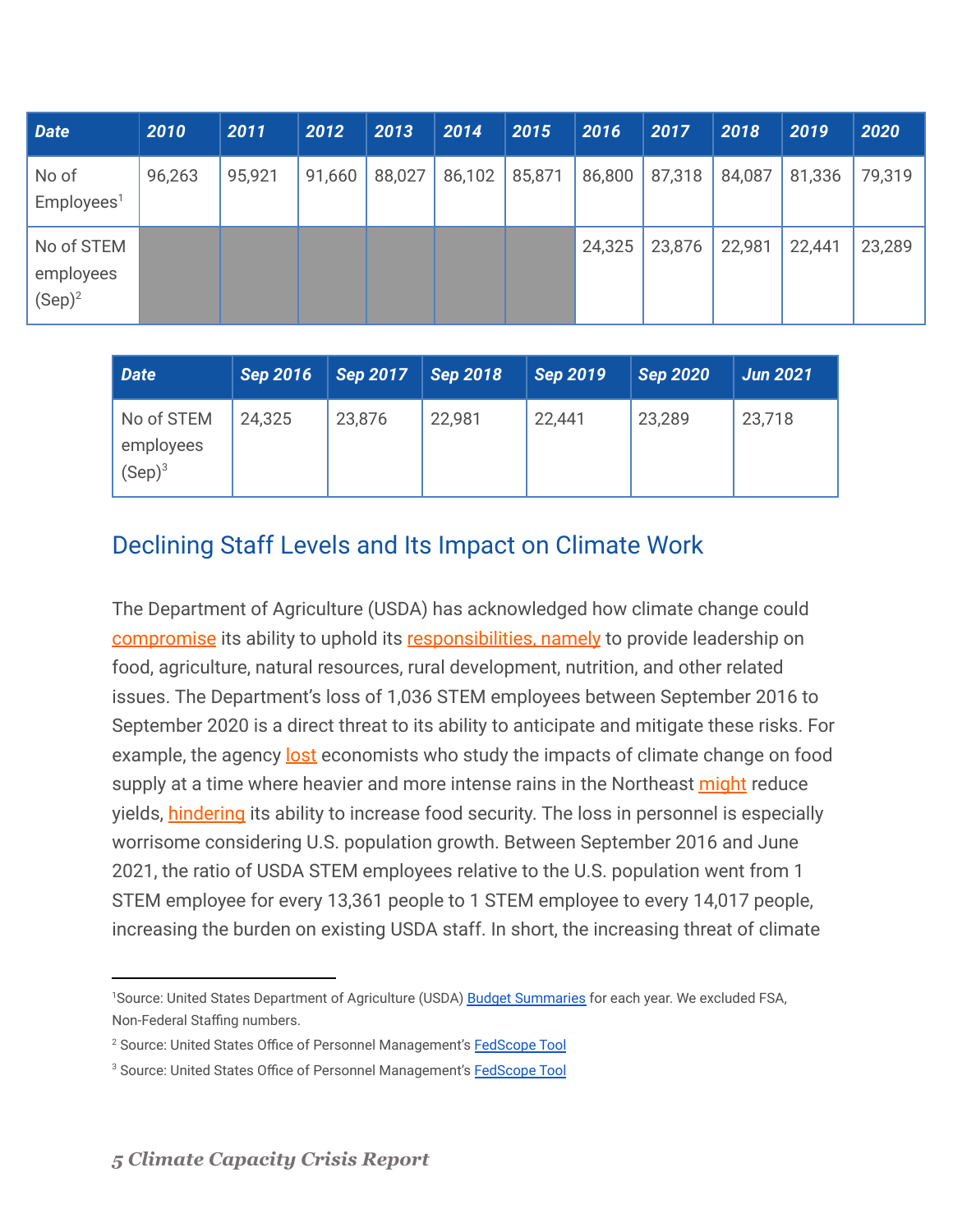change ought to be accompanied by proactive hiring of STEM employees, yet we have seen a decrease in the number of STEM employees over the last four years.

#### <span id="page-5-0"></span>Problems Under Trump

A study by the Union of Concerned Scientists **[found](https://www.ucsusa.org/resources/federal-brain-drain#read-online-content)** that in 2019 two agencies within the USDA that conduct climate research to aid farmers, the Economic Research Service (ERS) and the National Institute of Food and Agriculture (NIFA), lost [75% of their](https://crsreports.congress.gov/product/pdf/IF/IF11527) [employees](https://crsreports.congress.gov/product/pdf/IF/IF11527) when the Trump Administration relocated their offices from Washington to Kansas City, Mo. USDA Secretary Sonny Perdue announced the relocation plan claiming officially that the move would remove the burden of high living costs in Washington DC and place USDA resources close to stakeholders. The true motivation, however, appeared to be different. Then-White House Chief of Staff Mick Mulvaney [told](https://www.govexec.com/workforce/2019/08/mulvaney-relocating-offices-wonderful-way-shed-federal-employees/158932/) the audience at a Republican fundraiser that the move was "a wonderful way" to shrink the federal government. Indeed it was effective; the agencies have been decimated. Their ability to carry out the functions they were created to perform  $-$  it "doesn't exist anymore," [said](https://www.npr.org/2021/02/02/963207129/usda-research-agencies-decimated-by-forced-move-undoing-the-damage-wont-be-easy) Katherine "Kitty" Smith Evans, the director of government relations for the American Economic Association and former ERS employee under Presidents George W. Bush and Obama. The number of economic reports published by ERS was [reportedly](https://www.npr.org/2021/02/02/963207129/usda-research-agencies-decimated-by-forced-move-undoing-the-damage-wont-be-easy) halved. This "brain drain" and reduced capacity seemed intentional. The relocation appeared to be "[plan B"](https://www.npr.org/2021/02/02/963207129/usda-research-agencies-decimated-by-forced-move-undoing-the-damage-wont-be-easy) after Trump failed to implement deep cuts to USDA research agencies. National program leader at NIFA, Tom Bewick [confirmed](https://www.npr.org/2021/02/02/963207129/usda-research-agencies-decimated-by-forced-move-undoing-the-damage-wont-be-easy) the Trump administration was hostile to federal employees, especially science agencies within the federal government.

As ERS economist and acting vice president of the agency's employees union, Laura Dodson put it, ["hundreds](https://www.npr.org/2021/02/02/963207129/usda-research-agencies-decimated-by-forced-move-undoing-the-damage-wont-be-easy), if not thousands of staff years of expertise" lost under Trump means that these sub-agencies will continue to lag behind their current obligations. Inadequate staffing has already undermined the ERS's ability to fulfill its [mandate](https://www.ers.usda.gov/about-ers/) to anticipate trends and emerging issues in agriculture, food, the environment, and rural America as well as conduct economic research. For example, two scientists tasked with writing a follow up to an important ERS [report](https://www.ers.usda.gov/webdocs/publications/98401/err-273.pdf?v=9043) about sustainable food production in the midst of the climate crisis [left](https://thecounter.org/usda-research-ers-food-policies-exodus-kansas-city-staffing-vacancies/) after the move to Missouri.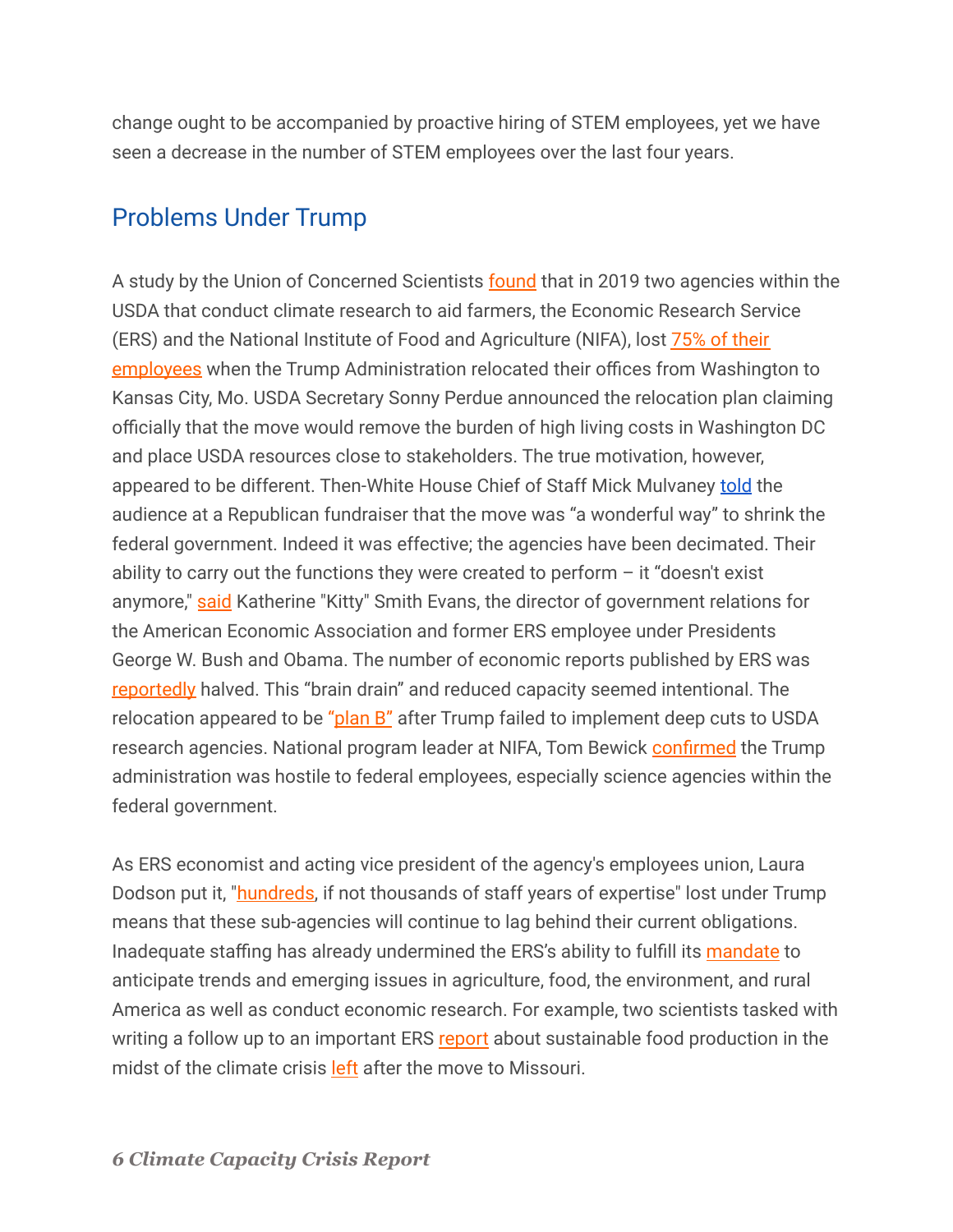Like the ERS and NIFA, the Agriculture Research Service (ARS) also suffered important personnel losses. According to the [Fedscope database,](https://www.fedscope.opm.gov/ibmcognos/bi/v1/disp?b_action=powerPlayService&m_encoding=UTF-8&BZ=1AAABpu3eKwh42o1OwW6CQBD9mR3Ug2Z2EAsHDiwLkYOgwqWnhuJqmsJiFjz4983CwfbW9zKZycx7L_OUxaasinOSyXAYe6MyuQSiL19yLgN3J4X~thXoCY8LN8DAE37i7tItEK0c602ic7w~RtU_BEqbXo9Kj0DptW8vyoAnYIu67hS4cnGsm_~6poaPpLu3~bNTelyAJ4HS_3z5K3_pgLAySl_AcPmuarMe_7XtK2t3ZBlv4iLPk7jKijyPDkn4D6sjTuEVkXFE5BwZY8g8ZITMkrHopnTzBEIga47aFjA49INNjB~GzNmnR21GZQADBuQDuQikONAnUDAv_GvBJgC5Vv4LfOI0zQ9NNb8x4wcrtG_w) the ARS alone lost 333 STEM employees between September 2016 and September 2020. One of the scientists that left, plant physiologist Lewis Ziska, resigned in July 2019 after working at the ARS for over two decades. Dr. Ziska [researched](https://www.politico.com/story/2019/08/05/ziska-usda-climate-agriculture-trump-1445271) how "climate change could exacerbate allergy seasons, render herbicides important for fighting weeds less effective, and fuel a decline in the nutritional quality of pollen important for bees." He [left in protest](https://www.politico.com/story/2019/08/05/ziska-usda-climate-agriculture-trump-1445271) after the Trump administration tried to bury his groundbreaking study about how rice is losing nutrients due to rising levels of carbon dioxide in the atmosphere. Like the relocation of the ERS and NIFA offices, Dr. Ziska's experience at ARS showcases a culture of hostility against climate research under Trump that drove away countless STEM employees who were carrying out essential work.

#### <span id="page-6-0"></span>New Demands Under Biden

Without hiring to fill these gaps, USDA will struggle to meet its current obligations, let alone fulfill the numerous additional ones that the Biden administration has proposed, adding to its list of responsibilities. These include a [new](https://www.fsa.usda.gov/news-room/news-releases/2021/usda-announces-new-initiative-to-quantify-climate-benefits-of-conservation-reserve-program) [initiative](https://madisoncountycourier.com/?p=119075&utm_source=rss&utm_medium=rss&utm_campaign=usda-announces-new-initiative-to-quantify-climate-benefits-of-conservation-reserve-program) to quantify the climate benefits of Conservation Reserve Program (CRP) contracts. This initiative will allow the USDA to ensure CRP can more effectively target climate outcomes, improve models and conservation planning tools, and place American agriculture and forestry at the center of measures to address climate change. Biden's fiscal 2022 budget request could be promising, as it includes a nearly 17% increase in discretionary funding for the USDA with a [focus](https://www.politico.com/newsletters/weekly-agriculture/2021/06/01/agriculture-in-bidens-budget-request-795647) on climate change. The budget request [allocates](https://www.usda.gov/sites/default/files/documents/2022-budget-summary.pdf) \$270 million agency-wide toward climate science, \$23 million for climate hubs, and \$564 million for discretionary clean energy investments. But increasing funding is just the first step. To ensure that it has the maximum impact, the administration must be establishing the systems that will allow it to quickly surge new talent to beleaguered agencies now. See the final section of this report for our detailed recommendations.

Looking at the Department's progress thus far, it's clear that there's still work to be done. From September 2020 to June 2021 USDA has added just over 400 STEM employees. In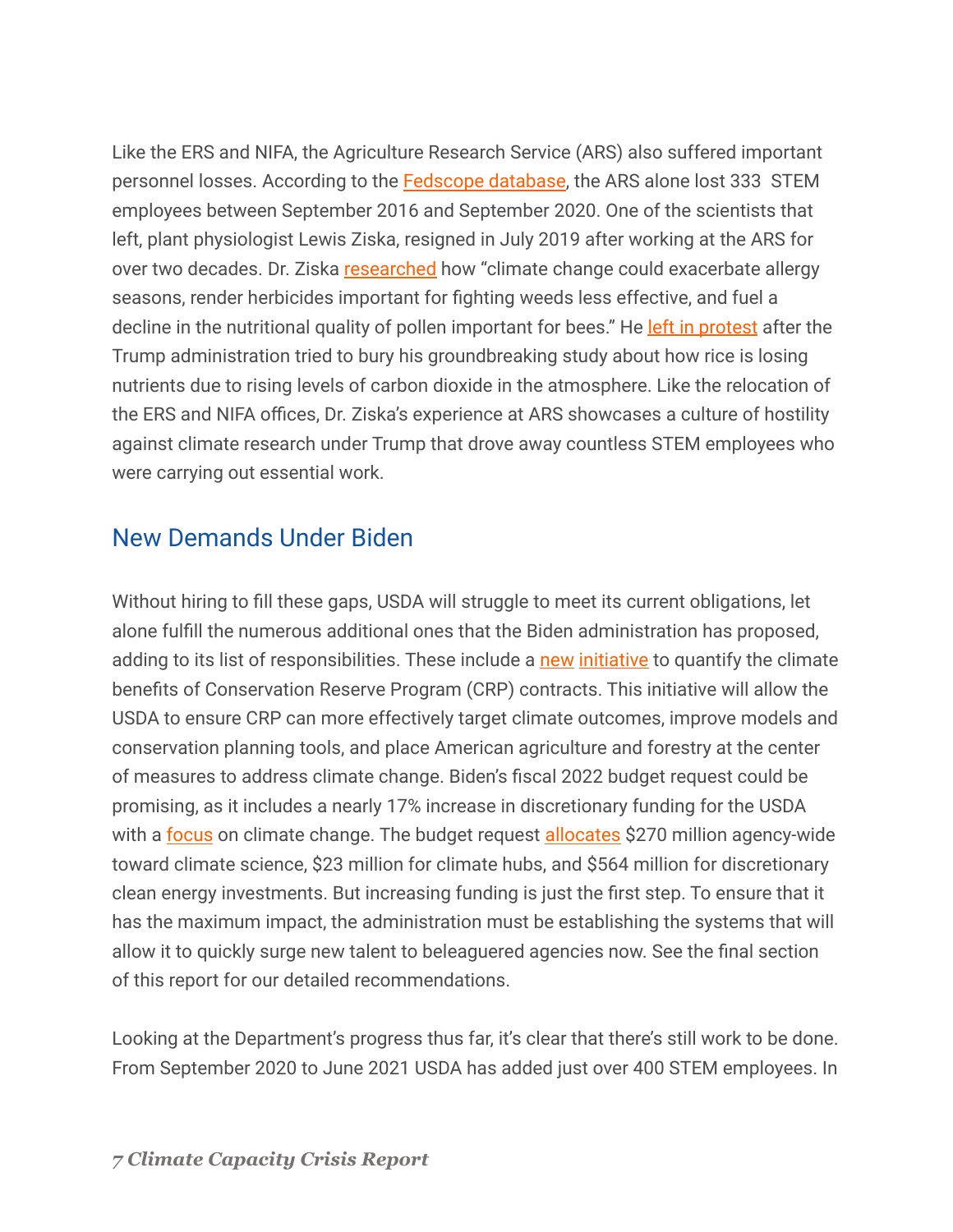order to match the STEM capacity the Department had in 2016, a goal that should be considered the absolute minimum, it will need to add another 600 more. Realistically, it should be aiming higher. But no matter what staffing level the administration is trying to reach, it needs to get there faster than it's set to do now. The administration's climate policy agenda will undoubtedly suffer if the USDA hasn't reversed the losses from Trump until the end of the Biden administration's second year, as it would at the current pace.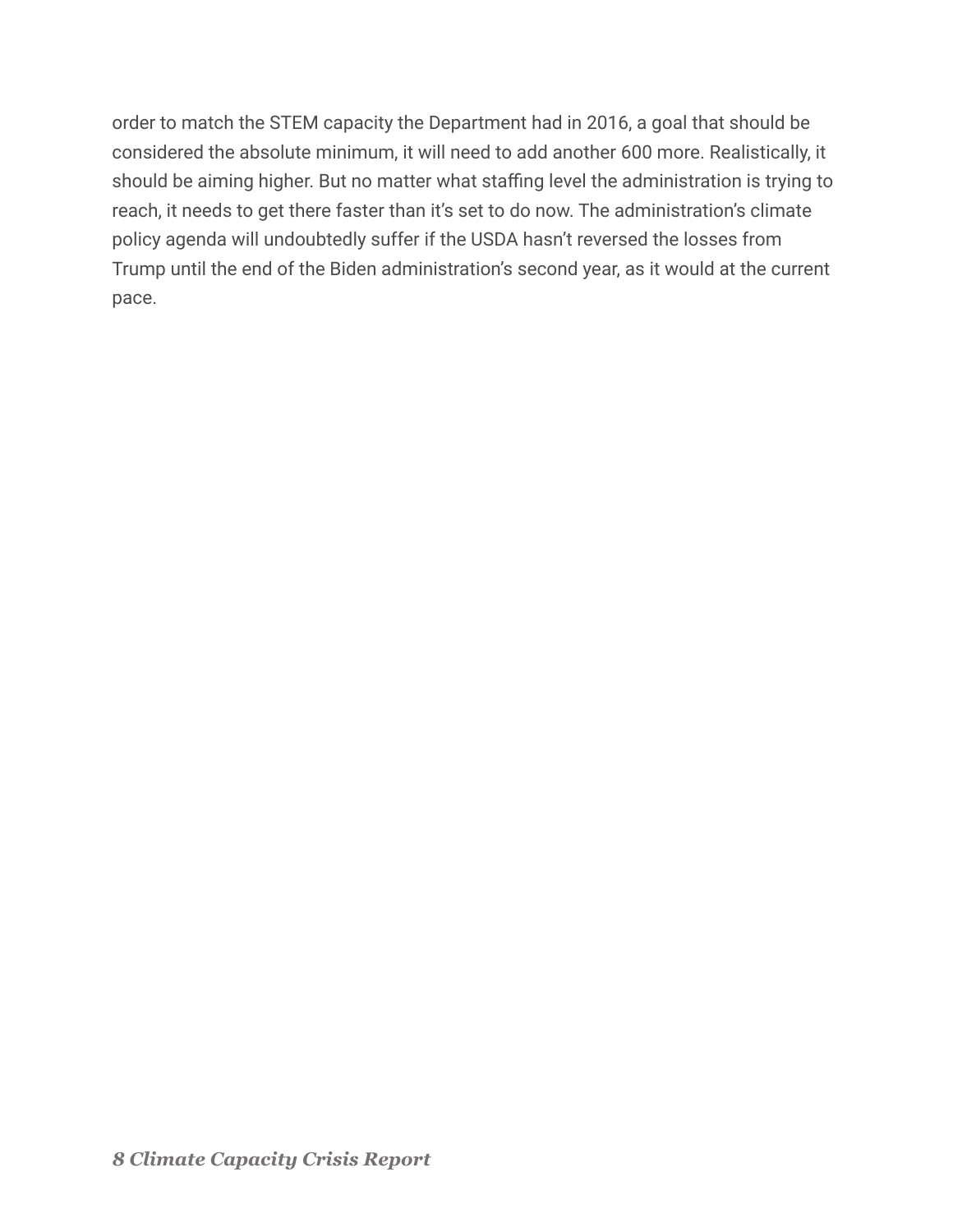## <span id="page-8-0"></span>*Department of Interior (DOI)*





### DOI STEM employees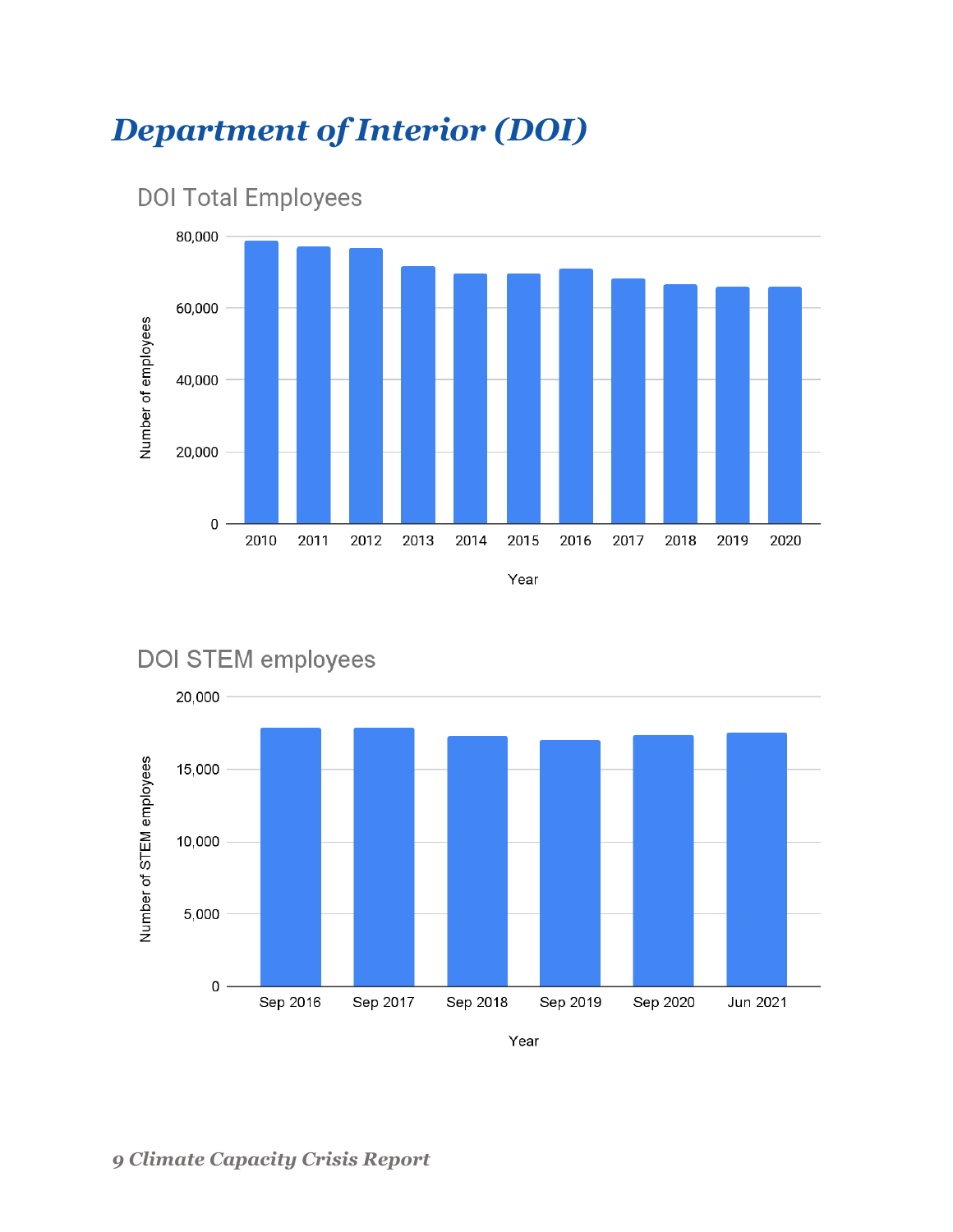| <b>Date</b>                                    | 2010   | 2011   | 2012   | 2013   | 2014   | 2015   | 2016   | 2017   | 2018   | 2019   | 2020   |
|------------------------------------------------|--------|--------|--------|--------|--------|--------|--------|--------|--------|--------|--------|
| No of<br><b>Employees</b><br>4                 | 78,783 | 77,019 | 76,827 | 71,543 | 69,807 | 69,659 | 70,968 | 68,276 | 66,773 | 66,007 | 66,089 |
| No of<br><b>STEM</b><br>employees<br>$(Sep)^5$ |        |        |        |        |        |        | 17,876 | 17,912 | 17,279 | 17,061 | 17,413 |

| Date                                 | <b>Sep 2016</b> | <b>Sep 2017</b> | <b>Sep 2018</b> | Sep 2019 | <b>Sep 2020</b> | <b>Jun 2021</b> |
|--------------------------------------|-----------------|-----------------|-----------------|----------|-----------------|-----------------|
| No of STEM<br>employees<br>$(Sep)^6$ | 17,876          | 17,912          | 17.279          | 17,061   | 17,413          | 17,587          |

#### <span id="page-9-0"></span>Declining Staff Levels and Its Impact on Climate Work

Between September 2016 and September 2020, the Department of Interior (DOI)'s STEM workforce shunk by 463 STEM employees. Meanwhile, the U.S. population had increased, and the ratio of DOI STEM employees to the U.S. population went from 1 STEM employee for every 18,182 people to 1 STEM employee for every 18,904 people. The New York Times [reports](https://www.nytimes.com/2021/08/01/climate/biden-scientists-shortage-climate.html) that the Department of Interior (DOI) lost scientists who study the impacts of heat waves, drought and rising seas caused by climate change. This is cause for concern because the agency is a key player in the fight against climate change. For example, within the DOI, the Bureau of Land Management (BLM), the Bureau of Ocean Energy Management (BOEM) and the Bureau of Indian Affairs (BIA) play [important, yet largely unknown roles](https://truthout.org/articles/we-need-an-interior-department-aimed-at-environmental-justice-not-destruction/?eType=EmailBlastContent&eId=127ee0c4-5f04-4281-803c-3455e32892b5) in addressing climate change and

<sup>4</sup> Source: [Department of Interior Agency Financial Reports](https://www.doi.gov/pfm/afr)

<sup>&</sup>lt;sup>5</sup> Source: United States Office of Personnel Management's **[FedScope Tool](https://www.fedscope.opm.gov/ibmcognos/bi/v1/disp?b_action=powerPlayService&m_encoding=UTF-8&BZ=1AAABpu3eKwh42o1OwW6CQBD9mR3Ug2Z2EAsHDiwLkYOgwqWnhuJqmsJiFjz4983CwfbW9zKZycx7L_OUxaasinOSyXAYe6MyuQSiL19yLgN3J4X~thXoCY8LN8DAE37i7tItEK0c602ic7w~RtU_BEqbXo9Kj0DptW8vyoAnYIu67hS4cnGsm_~6poaPpLu3~bNTelyAJ4HS_3z5K3_pgLAySl_AcPmuarMe_7XtK2t3ZBlv4iLPk7jKijyPDkn4D6sjTuEVkXFE5BwZY8g8ZITMkrHopnTzBEIga47aFjA49INNjB~GzNmnR21GZQADBuQDuQikONAnUDAv_GvBJgC5Vv4LfOI0zQ9NNb8x4wcrtG_w)** 

<sup>&</sup>lt;sup>6</sup> Source: United States Office of Personnel Management's **[FedScope Tool](https://www.fedscope.opm.gov/ibmcognos/bi/v1/disp?b_action=powerPlayService&m_encoding=UTF-8&BZ=1AAABpu3eKwh42o1OwW6CQBD9mR3Ug2Z2EAsHDiwLkYOgwqWnhuJqmsJiFjz4983CwfbW9zKZycx7L_OUxaasinOSyXAYe6MyuQSiL19yLgN3J4X~thXoCY8LN8DAE37i7tItEK0c602ic7w~RtU_BEqbXo9Kj0DptW8vyoAnYIu67hS4cnGsm_~6poaPpLu3~bNTelyAJ4HS_3z5K3_pgLAySl_AcPmuarMe_7XtK2t3ZBlv4iLPk7jKijyPDkn4D6sjTuEVkXFE5BwZY8g8ZITMkrHopnTzBEIga47aFjA49INNjB~GzNmnR21GZQADBuQDuQikONAnUDAv_GvBJgC5Vv4LfOI0zQ9NNb8x4wcrtG_w)**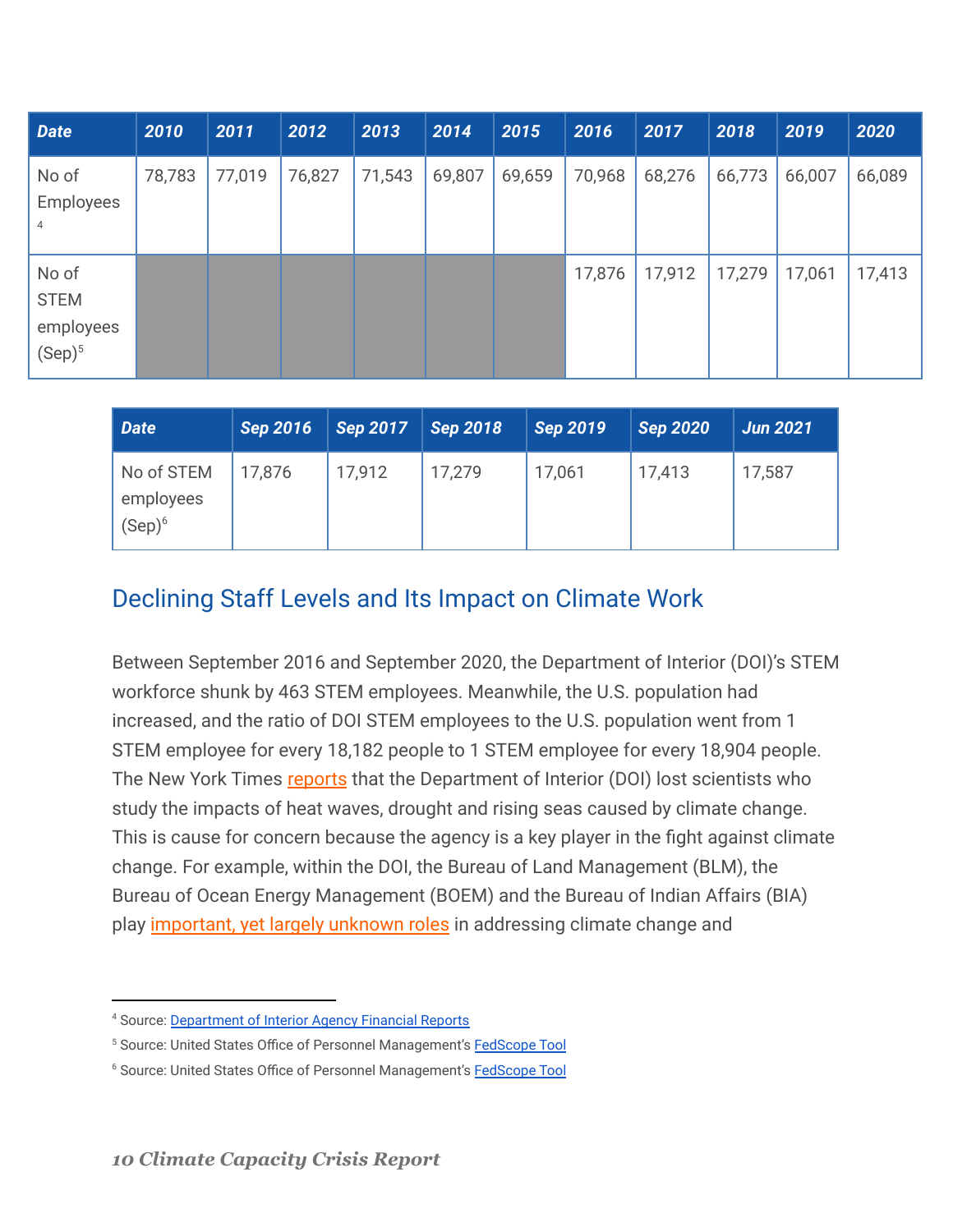environment injustice. For example, the BOEM [oversees](https://www.boem.gov/oil-and-gas-energy) over 1,600 oil and gas leases on approximately 14.2 outer continental shelf acres.

The climate change role of the DOI and the bureaus within it rely on the knowledge and expertise of STEM workers. For instance, the BOEM [contributes](https://oceanacidification.noaa.gov/_iwgoa/AgencyActivities/BOEM.aspx) to knowledge about ocean acidification through its research in the Gulf of Mexico, Alaska, and along the West Coast. Furthermore, the BOEM's Environmental Studies Program [engages](https://oceanacidification.noaa.gov/_iwgoa/AgencyActivities/BOEM.aspx) in world-class scientific research that informs policy decisions regarding the development of outer continental shelf energy and mineral resources. However, it is not a given that the DOI will positively contribute to the fight against climate change. That partly depends on who is leading it and the quality and size of its workforce. Unfortunately, under Obama and Trump, the agency has not realized its full potential, and actually exacerbated climate change and environmental injustice.

#### <span id="page-10-0"></span>Problems Under Trump

The Trump administration hindered the DOI in achieving climate goals by [tripling](https://truthout.org/articles/we-need-an-interior-department-aimed-at-environmental-justice-not-destruction/?eType=EmailBlastContent&eId=127ee0c4-5f04-4281-803c-3455e32892b5) oil and gas leases from 2016 to 2019. Trump's Secretary of Interior, Ryan Zinke, [reportedly](https://www.theguardian.com/us-news/2018/aug/17/interior-secretarys-school-friend-crippling-climate-research-scientists-say) required scientific funding above \$50,000 to undergo an additional review to ensure expenditures aligned with the administration's priorities. Sadly, climate change didn't seem to be one of them. These kinds of requirements likely demoralized STEM researchers and [undermined](https://www.ucsusa.org/resources/science-under-siege-department-interior) science-based climate research at the DOI. DOI actions that run contrary to promoting climate justice predates Trump's presidency. In [2012,](https://www.aspeninstitute.org/wp-content/uploads/files/content/upload/My%20Native%20Voice%20Fact%20Sheet%20Update.pdf) under President Obama, oil production reached its highest level in 15 years and domestic gas production reached an all time high.

#### <span id="page-10-1"></span>New Demands Under Biden

The DOI must figure into any plan to combat climate change. However, the Biden administration is far from having maximized its potential. Biden claimed to take [climate](https://www.whitehouse.gov/briefing-room/statements-releases/2021/01/27/fact-sheet-president-biden-takes-executive-actions-to-tackle-the-climate-crisis-at-home-and-abroad-create-jobs-and-restore-scientific-integrity-across-federal-government/) and [environmental justice](https://joebiden.com/environmental-justice-plan/) seriously and promised to [restore](https://www.whitehouse.gov/briefing-room/presidential-actions/2021/01/27/memorandum-on-restoring-trust-in-government-through-scientific-integrity-and-evidence-based-policymaking/) evidence-based decision making across the federal government. Yet Biden has walked back numerous essential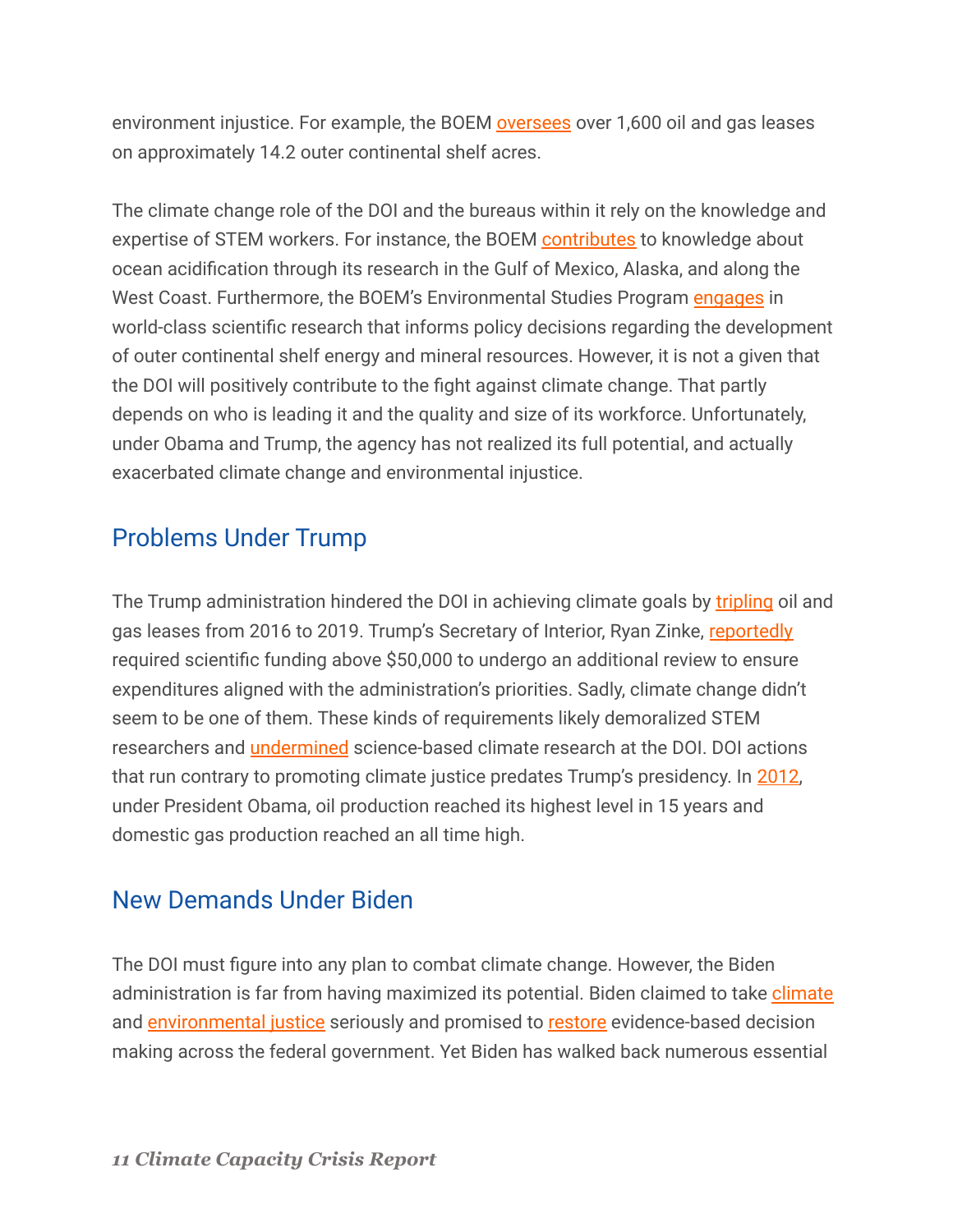commitments that will be critical to effectively and justly contending with the empirical realities of climate change. This is most obvious in its continued support for new oil and gas projects. Earlier this year, for example, the BLM [defended](https://www.alaskajournal.com/sites/alaskajournal.com/files/2021.5.26_-_us_msj_response_brief.pdf) an Alaska oil project approved under Trump, arguing that Alaskan Indigeous groups were too late in filing lawsuits to stop ConocoPhillips' \$6 billion Willow oil project. BLM even argued that the project sufficiently accounted for greenhouse gas emissions in its environmental review. That is hard to believe.

Beyond the project's unacceptable contributions to planetary warming more generally, it would also *[undermine food security and air quality](https://www.nytimes.com/2021/05/26/climate/biden-alaska-drilling.html)* for the residents of Nuiqsut, Alaska, which has a majority Indigeous population. Rather than adhering to the evidence, it seems that, as Bridget Psarianos, an attorney representing Indigenous Alaskans, [put it](https://www.alaskajournal.com/2021-05-28/interior-dept-files-brief-defending-willow-project-review), Biden's DOI approved this project to "appease ConocoPhillips." Luckily, a federal judge has **[blocked](https://www.pri.org/stories/2021-09-23/federal-judge-blocks-major-alaskan-drilling-project)** the drilling project.

Sadly, it's not just the Willow project. The Biden administration has been issuing new drilling permits at an **[alarmingly](https://uagetinvolved.org/content/biden-blows-past-trump-approving-oil-gas-drilling-permits) [fast](https://www.eenews.net/articles/biden-paused-leasing-oil-boomed-anyway/)** rate. Thanks to a federal judge's **[order](https://www.npr.org/2021/06/15/1006948814/bidens-ban-on-new-oil-and-gas-leases-is-blocked-by-a-federal-judge)** it is also set to open new oil and gas leasing auctions. It is far from clear that the administration is using all means available to avoid that disastrous outcome.

In terms of existing responsibilities, Biden's DOI has a lot of work to catch up on. Mariko Lewis and Mariama Sojourner Eversley **[outlined](https://truthout.org/articles/we-need-an-interior-department-aimed-at-environmental-justice-not-destruction/?eType=EmailBlastContent&eId=127ee0c4-5f04-4281-803c-3455e32892b5)** how reduced staffing and budgetary freezes under Obama and Trump reduced DOI oversight capacity —— leaving it even more poorly equipped to manage inactive and faulty oil and gas wells (which can emit more greenhouse gases than active wells) —— and disproportionately reduced Native representation within the agency<sup>7</sup>. In light of this, there needs to be a revitalization of the STEM workforce with the capacity and expertise to effectively catch up on urgent climate work.

Regarding new initiatives, Biden's DOI is taking some of the right steps to prioritize climate change. For example, Secretary Haaland [established](https://www.doi.gov/news/secretary-haaland-establishes-climate-task-force-strengthens-scientific-integrity) a departmental Climate

 $7$  Except at the BIA where an "Indian Preference" hiring policy made Indigenous job loss proportional to the overall number of jobs cut.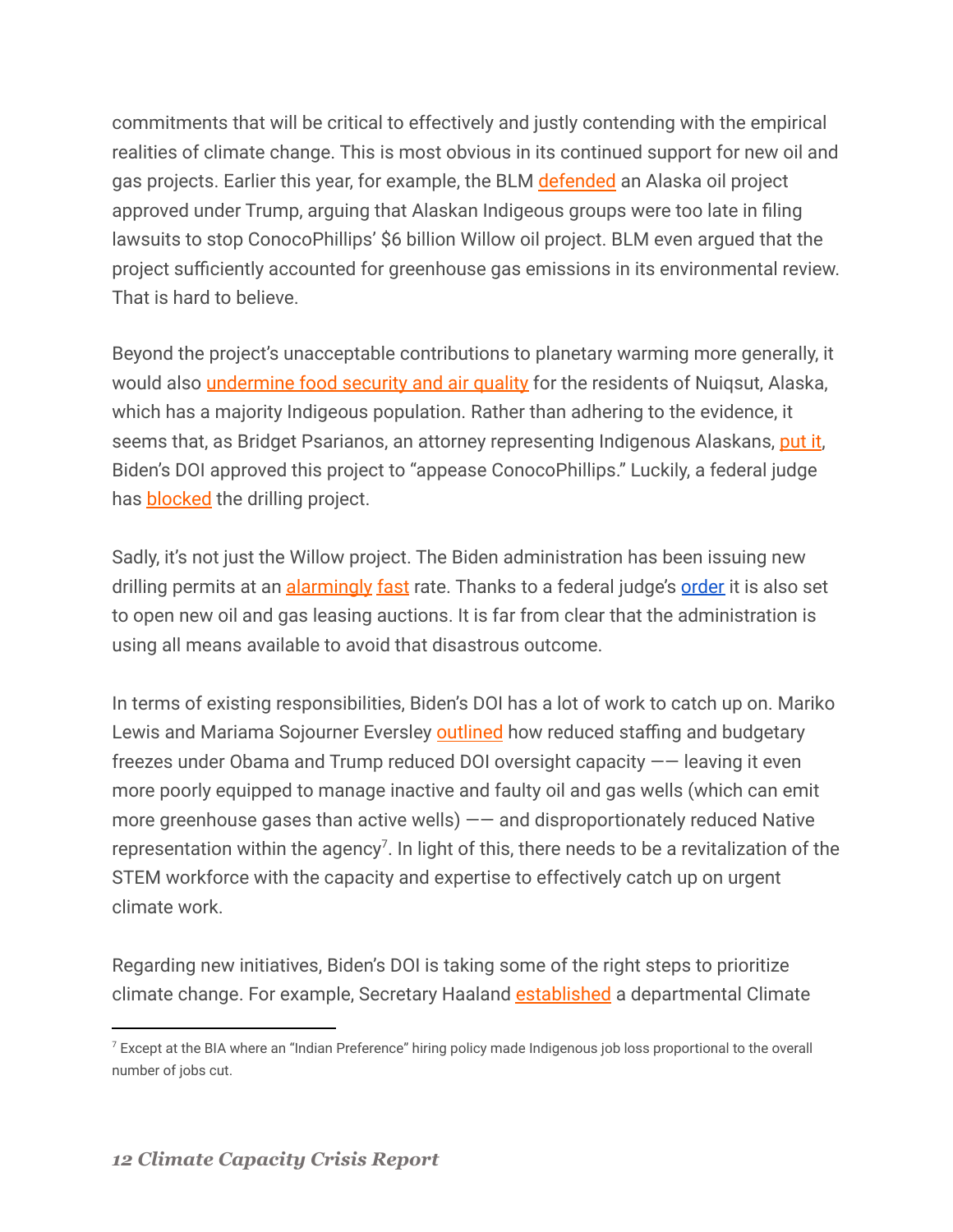Task Force in April 2021. [Among other things, the DOI's Climate Task Force aims to](https://www.doi.gov/sites/doi.gov/files/elips/documents/so-3399-508_0.pdf) utilize the best available science to evaluate the effects of greenhouse gas emissions as well as predict the effects of climate change and take action to increase the resilience and adaptive capacity of public lands. However, if the DOI is going to fully utilize its climate task force, it needs to prioritize revitalizing its STEM workforce. [According](https://climatecommunication.org/wp-content/uploads/2011/08/presidentialaction.pdf) to Susan Joy Hassol, who directs the non-profit science and outreach project Climate Communication, industrialized countries would have to reduce greenhouse gas emission by about 80% by 2050 in order to stabilize CO2 concentrations. Hence we need all hands on deck to quickly and significantly reduce greenhouse gas emission before 2050 and achieve Biden's [other climate goals.](https://www.whitehouse.gov/briefing-room/presidential-actions/2021/01/27/executive-order-on-tackling-the-climate-crisis-at-home-and-abroad/) Scientific research undertaken by the DOI's Climate Task Force could help achieve these goals and push the DOI in the right direction if it is merely staffed adequately.

Based on Fedscope's June 2021 numbers, the DOI still has 289 less STEM employees than in September 2016. Biden's 2022 budget would [support](https://www.doi.gov/sites/doi.gov/files/fy2022-bib-dh003.pdf) a DOI workforce of 67,026 full-time employees, representing a 10.7% increase over 2020 staffing levels. The BLM, specifically, is expected to boost staffing by 12.3% in 2022, higher than the 2020 levels. A whopping [80%](https://federalnewsnetwork.com/workforce/2021/06/with-bidens-2022-budget-civilian-agencies-are-due-for-a-hiring-spree/) of BLM staff was impacted by the Trump's administration [office](https://thehill.com/policy/energy-environment/572796-interior-to-restore-dc-land-management-hq-while-also-maintaining) [relocation](https://thehill.com/policy/energy-environment/572796-interior-to-restore-dc-land-management-hq-while-also-maintaining). Thus efforts to boost hiring and move the office back to Washington DC are particularly important. Furthermore, Biden is **[proposing](https://www.whitehouse.gov/wp-content/uploads/2021/04/FY2022-Discretionary-Request.pdf)** an additional \$550 million over the 2021 enacted level for all the DOI's land management agencies to speed-up clean energy deployment, decrease climate pollution, and expand efforts around climate adaptation and ecosystem resilience.

These staffing predictions and funding initiatives are quite promising, but they will depend on the Department's ability to onboard the necessary people power quickly. Since [December 2020,](https://www.fedscope.opm.gov/ibmcognos/bi/v1/disp?b_action=powerPlayService&m_encoding=UTF-8&BZ=1AAABsjwN_f142o2OTY_CQAyG~8wU9aDpFDDMgQPOQOQgqHDfsDiazfJhhvHgv98AJu7e9m2aNO3bp3WKfFOU_TlOVTjY3uhULYHoy423KvASIZQUnkIKEtpywkD4QeCrhAPRyhl34_gs98eo3IdASd13VncWKLn2zUUb8HfgYVe1Gly1OFb1d3XTw0fc3pv_2erOLsBXQMl9nvy1v11AWBrdXYBweXpUxmqztv36Va5GiKMKuZF5lsWyTPMsiw5x_G_AszuFV0TGEZFzZIwh85ERsjEYi266q59ACDQioqYBFId_GLnyYcx84UUDFAwoAHIRSHOgTyAxN~i7wSYBuaP9l~gUUzU~NOX8xqwfpFR1AQ%3D%3D) the Department has only added a net total of approximately 40 additional STEM employees. At that rate, it would take years for the Department to reverse the losses under Trump, let alone exceed 2016 levels. We do not have that kind of time. The Department of Interior must work to accelerate its hiring efforts. See the final section of this report for our detailed recommendations. Dec2020 stem: 17,541,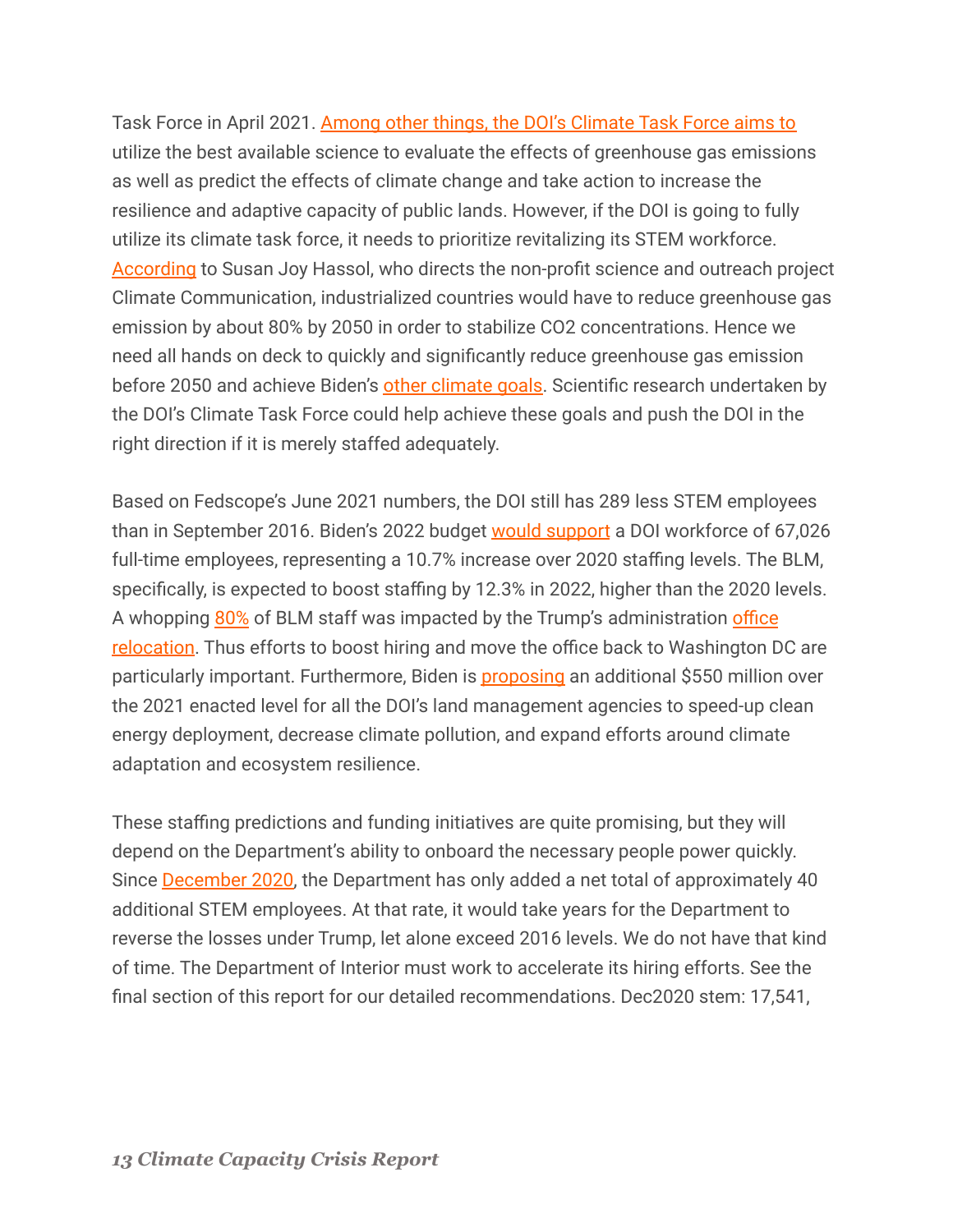## <span id="page-13-0"></span>*National Park Service (NPS)*





**NPS STEM Employees** 

Year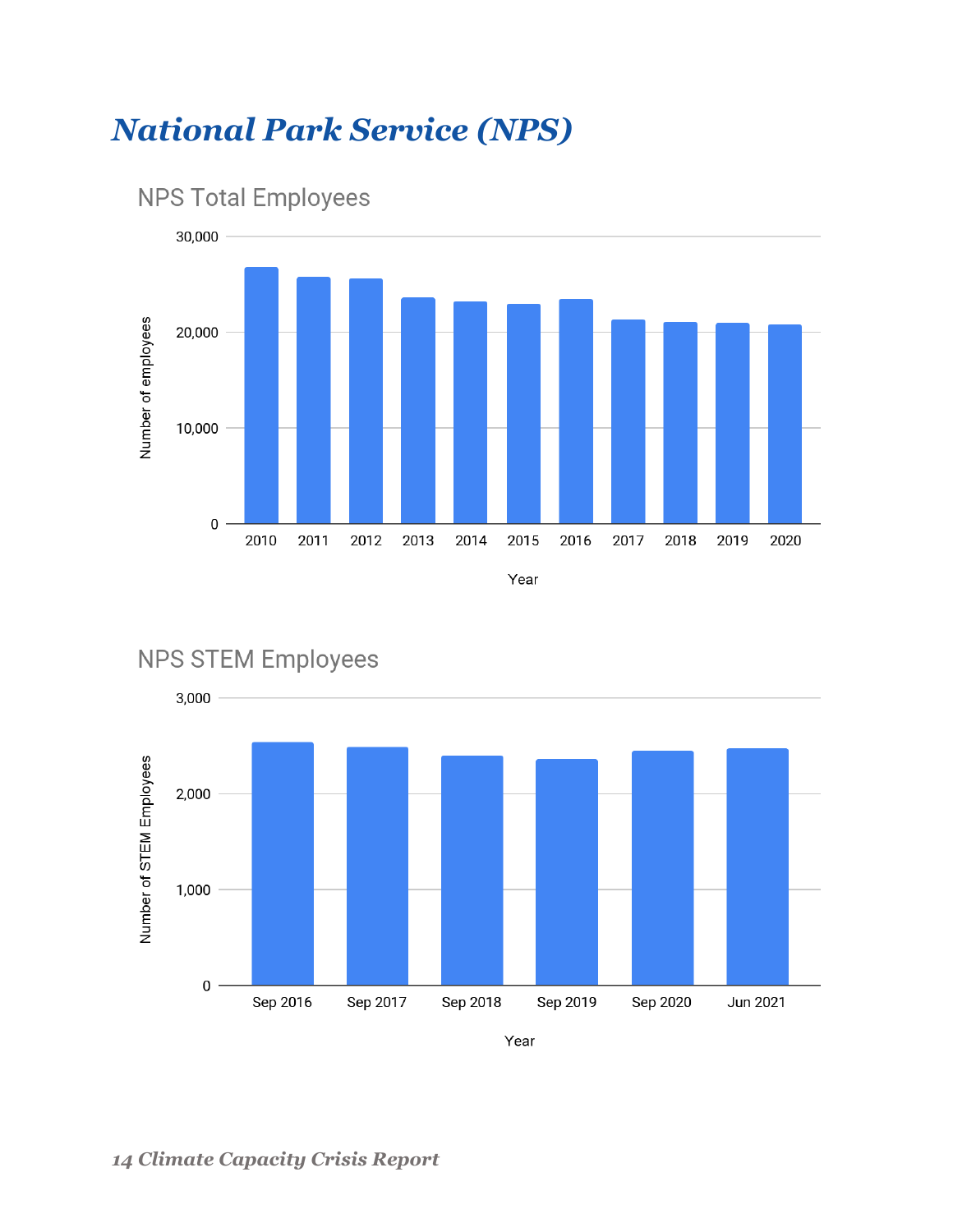| <b>Date</b>                          | 2010   | 2011   | 2012   | 2013   | 2014   | 2015   | 2016   | 2017   | 2018   | 2019   | 2020   |
|--------------------------------------|--------|--------|--------|--------|--------|--------|--------|--------|--------|--------|--------|
| No of<br>Employees <sup>8</sup>      | 26,748 | 25,691 | 25,656 | 23,541 | 23,237 | 22,914 | 23,420 | 21,298 | 21,091 | 20,967 | 20,813 |
| No of STEM<br>employees<br>$(Sep)^9$ |        |        |        |        |        |        | 2,531  | 2,485  | 2,398  | 2,365  | 2,448  |

| <b>Date</b>                             | <b>Sep 2016</b> | Sep 2017 | <b>Sep 2018</b> | <b>Sep 2019</b> | <b>Sep 2020</b> | <b>Jun 2021</b> |
|-----------------------------------------|-----------------|----------|-----------------|-----------------|-----------------|-----------------|
| No of STEM<br>employees<br>$(Sep)^{10}$ | 2,531           | 2,485    | 2,398           | 2,365           | 2,448           | 2,476           |

#### <span id="page-14-0"></span>Declining Staff Levels and Its Impact on Climate Work

From September 2016 to September 2020, the National Park Service (NPS), an agency within the Department of Interior (DOI) has lost 83 STEM employees. As the NPS workforce shrunk, the U.S. population grew. In September 2016, there was 1 NPS STEM employee for every 128,594 people. By June 2021, the ratio had shifted to 1 NPS STEM for every 134,278 people. The loss of staff could undermine studies and reports by NPS scientists that anticipate problems caused by climate change and propose solutions. For instance, in 2014, the NPS in collaboration with St Mary's University of Minnesota conducted a [study](https://irma.nps.gov/DataStore/Reference/Profile/2207919) to determine the condition of natural resources in Big Bend National Park in Texas. The study *[uncovered](https://www.nps.gov/orgs/1439/nrca_bibe.htm)* eight components deemed to be of high concern including fire, air quality, water quality, and soil. These discoveries are important given that the park is home to more species of birds, bats, butterflies, ants, scorpions, and cacti than any other national park in the United States. Without such studies, and more specifically without the STEM employees to conduct them, we risk being slow to

<sup>&</sup>lt;sup>8</sup> Source: [Department of Interior Agency Financial Reports](https://www.doi.gov/pfm/afr)

<sup>&</sup>lt;sup>9</sup> Source: United States Office of Personnel Management's **[FedScope Tool](https://www.fedscope.opm.gov/ibmcognos/bi/v1/disp?b_action=powerPlayService&m_encoding=UTF-8&BZ=1AAABpu3eKwh42o1OwW6CQBD9mR3Ug2Z2EAsHDiwLkYOgwqWnhuJqmsJiFjz4983CwfbW9zKZycx7L_OUxaasinOSyXAYe6MyuQSiL19yLgN3J4X~thXoCY8LN8DAE37i7tItEK0c602ic7w~RtU_BEqbXo9Kj0DptW8vyoAnYIu67hS4cnGsm_~6poaPpLu3~bNTelyAJ4HS_3z5K3_pgLAySl_AcPmuarMe_7XtK2t3ZBlv4iLPk7jKijyPDkn4D6sjTuEVkXFE5BwZY8g8ZITMkrHopnTzBEIga47aFjA49INNjB~GzNmnR21GZQADBuQDuQikONAnUDAv_GvBJgC5Vv4LfOI0zQ9NNb8x4wcrtG_w)** 

<sup>&</sup>lt;sup>10</sup> Source: United States Office of Personnel Management's [FedScope Tool](https://www.fedscope.opm.gov/ibmcognos/bi/v1/disp?b_action=powerPlayService&m_encoding=UTF-8&BZ=1AAABpu3eKwh42o1OwW6CQBD9mR3Ug2Z2EAsHDiwLkYOgwqWnhuJqmsJiFjz4983CwfbW9zKZycx7L_OUxaasinOSyXAYe6MyuQSiL19yLgN3J4X~thXoCY8LN8DAE37i7tItEK0c602ic7w~RtU_BEqbXo9Kj0DptW8vyoAnYIu67hS4cnGsm_~6poaPpLu3~bNTelyAJ4HS_3z5K3_pgLAySl_AcPmuarMe_7XtK2t3ZBlv4iLPk7jKijyPDkn4D6sjTuEVkXFE5BwZY8g8ZITMkrHopnTzBEIga47aFjA49INNjB~GzNmnR21GZQADBuQDuQikONAnUDAv_GvBJgC5Vv4LfOI0zQ9NNb8x4wcrtG_w)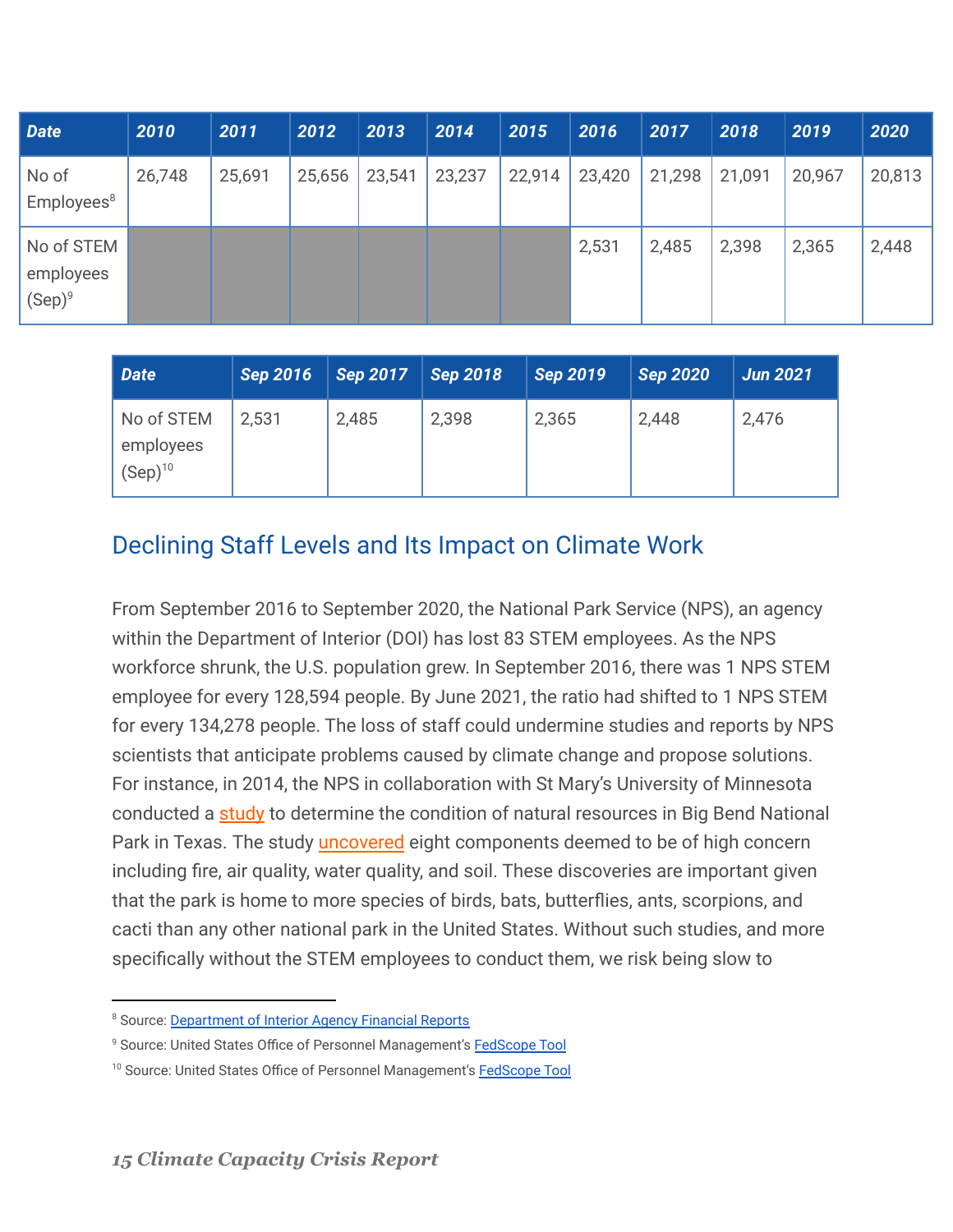respond to the devastating impacts of climate change on our parks and the animals that make up our ecosystem. Yet under Trump, key scientists, such as Dr. Patrick Gonzalez, have been driven out.

The New York Times has [reported](https://www.nytimes.com/2021/08/01/climate/biden-scientists-shortage-climate.html) on the troublesome impact of losing scientists on the NPS's ability to do climate work. For instance, losing scientists could undermine the work done within the Climate Smart Conservation process, a framework for anticipating problems and determining the best solutions to those problems. The Climate Smart Conservation process informs the NPS's Planning for a Changing Climate which was used to carry out a study on the current and anticipated [impacts](https://www.nps.gov/bibe/learn/news/nps-releases-chisos-basin-water-study.htm) of climate change on Oak Spring, an important source of water within Big Bend National Park in Texas. This framework also helps identify [several](https://irma.nps.gov/DataStore/DownloadFile/662814) other climate change risks across the country. For example, due to higher temperature permafrost is rapidly thawing in Alaska's Denali National Park and Preserve. This could disrupt transportation and threaten public safety. The total area of stable near surface permafrost is [expected](https://irma.nps.gov/DataStore/DownloadFile/662814) to decline from 49% of total area in Denali during the decade 2000s to 6% by the 2050s and 1% by the 2090s, increasing the likelihood and severity of landslides. Given the consequences of not acting now, we cannot afford to lose STEM employees at agencies like NPS.

#### <span id="page-15-0"></span>Problems Under Trump

As [reported](https://www.nytimes.com/2019/12/28/climate/trump-administration-war-on-science.html) by the New York Times in 2019, principal climate change scientist at the NPS, Patrick Gonzalez, received a "cease and desist" letter from supervisor after testifying to Congress about the risk posed by global warming to national parks. Dr Gonzalez [saw](https://www.nytimes.com/2019/12/28/climate/trump-administration-war-on-science.html) this as "attempted intimidation" and warned that it interfered with science and hinder the NPS's work. Dr. Gonzalez's account is unfortunately unsurprising given Trump's well-known **[track record](https://www.downtoearth.org.in/news/climate-change/us-elections-2020-a-history-of-trump-s-climate-change-denial-74075)** of downplaying climate change and undermining climate efforts. And this is just one instance of Trump's dedication to putting politics above science. Trump's FY 2018 budget threatened to cut the NPS's funding by 13%, the [largest cut](https://www.npca.org/articles/1553-president-s-budget-threat-to-national-parks) since World War II, among many other heinous [attempts](https://www.npca.org/articles/2171-the-undoing-of-our-public-lands-and-national-parks) to systemically undermine efforts to protect public land and national parks.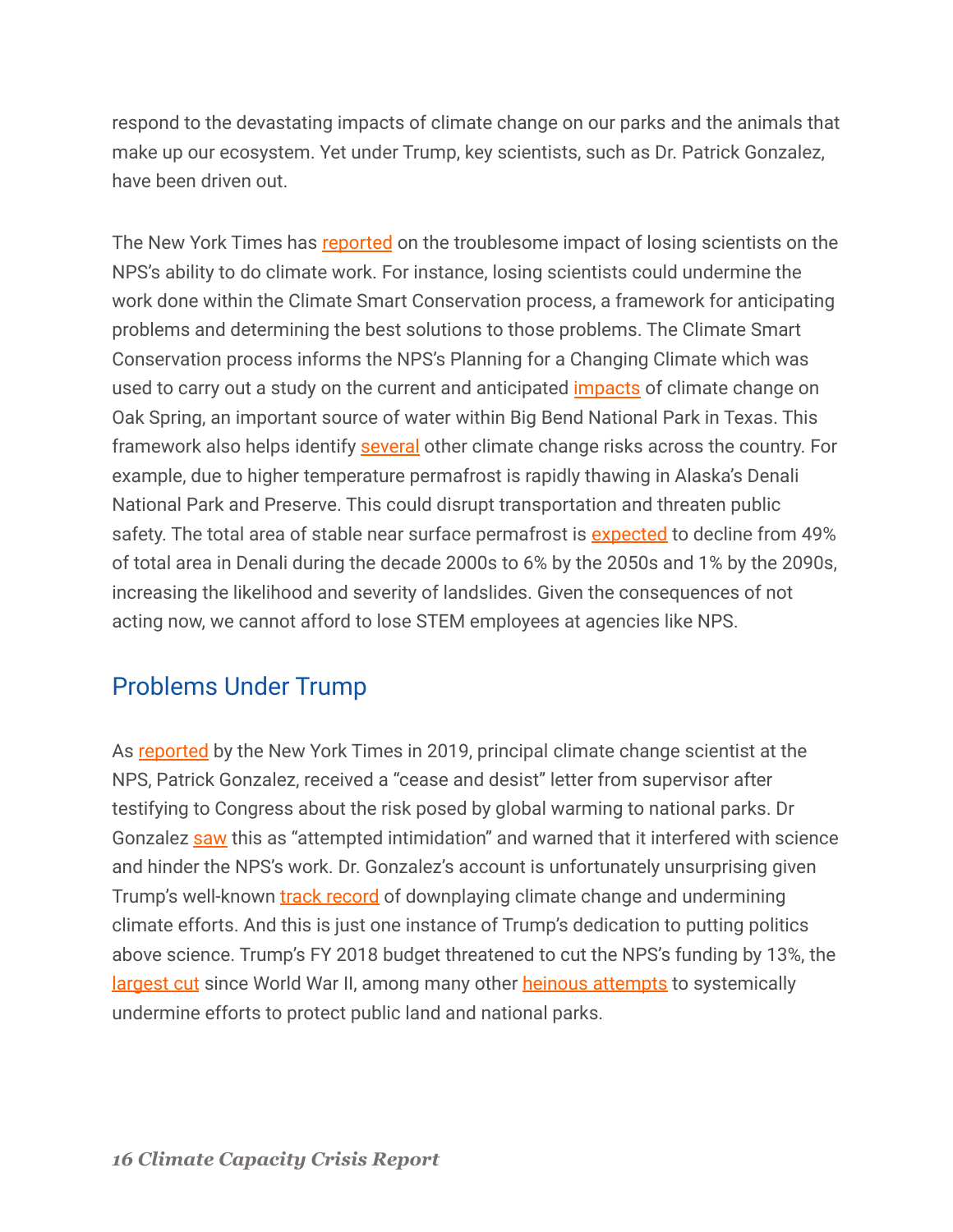#### <span id="page-16-0"></span>New Demands Under Biden

President Biden has showcased a willingness to ensure agencies like NPS are equipped to fight climate change. For example, Biden's 2022 [discretionary budget request](https://www.whitehouse.gov/wp-content/uploads/2021/04/FY2022-Discretionary-Request.pdf) includes an additional \$550 million to "decrease climate pollution, accelerate clean energy deployment, and expand efforts around climate adaptation and ecosystem resilience among all the Department's land management agencies." Additionally, Biden has called for a [Civilian Climate Corps \(CCC\)](https://www.whitehouse.gov/briefing-room/presidential-actions/2021/01/27/executive-order-on-tackling-the-climate-crisis-at-home-and-abroad/), an initiative (reviving FDR's Civilian Conservation Corps) that would create government jobs to combat climate change through conserving and restoring public lands for example. This initiative would *[involve](https://www.brookings.edu/blog/the-avenue/2021/09/15/biden-and-congress-should-go-big-on-a-civilian-climate-corps-to-restore-the-environment-and-provide-good-jobs/)* various agencies including the Department of Agriculture, the Department of the Interior, as well as the sub-agencies within them such as the NPS and the U.S. Forest Service. The NPS would be [key](https://www.doi.gov/sites/doi.gov/files/fy2022-nps-budget-justification.pdf) in establishing the CCC given its expertise in conservation efforts and its current operation or participation in several programs aimed at hiring young adults to accomplish many of CCC's goals, like the the Scientists in Parks program and the Ancestral Lands Conservation Corps. [\\$45 million](https://www.doi.gov/sites/doi.gov/files/fy2022-nps-budget-justification.pdf) have been allocated to support the NPS's establishment of the CCC in the 2022 budget request. The success of this initiative is highly dependent on hiring adequate staff. Yet, based on the June 2021 [numbers](https://www.fedscope.opm.gov/ibmcognos/bi/v1/disp?b_action=powerPlayService&m_encoding=UTF-8&BZ=1AAABsjwN_f142o2OTY_CQAyG~8wU9aDpFDDMgQPOQOQgqHDfsDiazfJhhvHgv98AJu7e9m2aNO3bp3WKfFOU_TlOVTjY3uhULYHoy423KvASIZQUnkIKEtpywkD4QeCrhAPRyhl34_gs98eo3IdASd13VncWKLn2zUUb8HfgYVe1Gly1OFb1d3XTw0fc3pv_2erOLsBXQMl9nvy1v11AWBrdXYBweXpUxmqztv36Va5GiKMKuZF5lsWyTPMsiw5x_G_AszuFV0TGEZFzZIwh85ERsjEYi266q59ACDQioqYBFId_GLnyYcx84UUDFAwoAHIRSHOgTyAxN~i7wSYBuaP9l~gUUzU~NOX8xqwfpFR1AQ%3D%3D), there are 55 less STEM employees than in September 2016 and the agency has actually experienced a net loss of a handful of employees since the start of the year. Without faster hiring efforts, the administration will struggle to adequately engage in existing projects under the aforementioned the Climate Smart Conservation process, as well as upcoming projects such as the CCC. Biden must move faster to ensure he can fulfill his [promise](https://www.whitehouse.gov/briefing-room/statements-releases/2021/01/27/fact-sheet-president-biden-takes-executive-actions-to-tackle-the-climate-crisis-at-home-and-abroad-create-jobs-and-restore-scientific-integrity-across-federal-government/) of a whole of government approach to addressing climate change.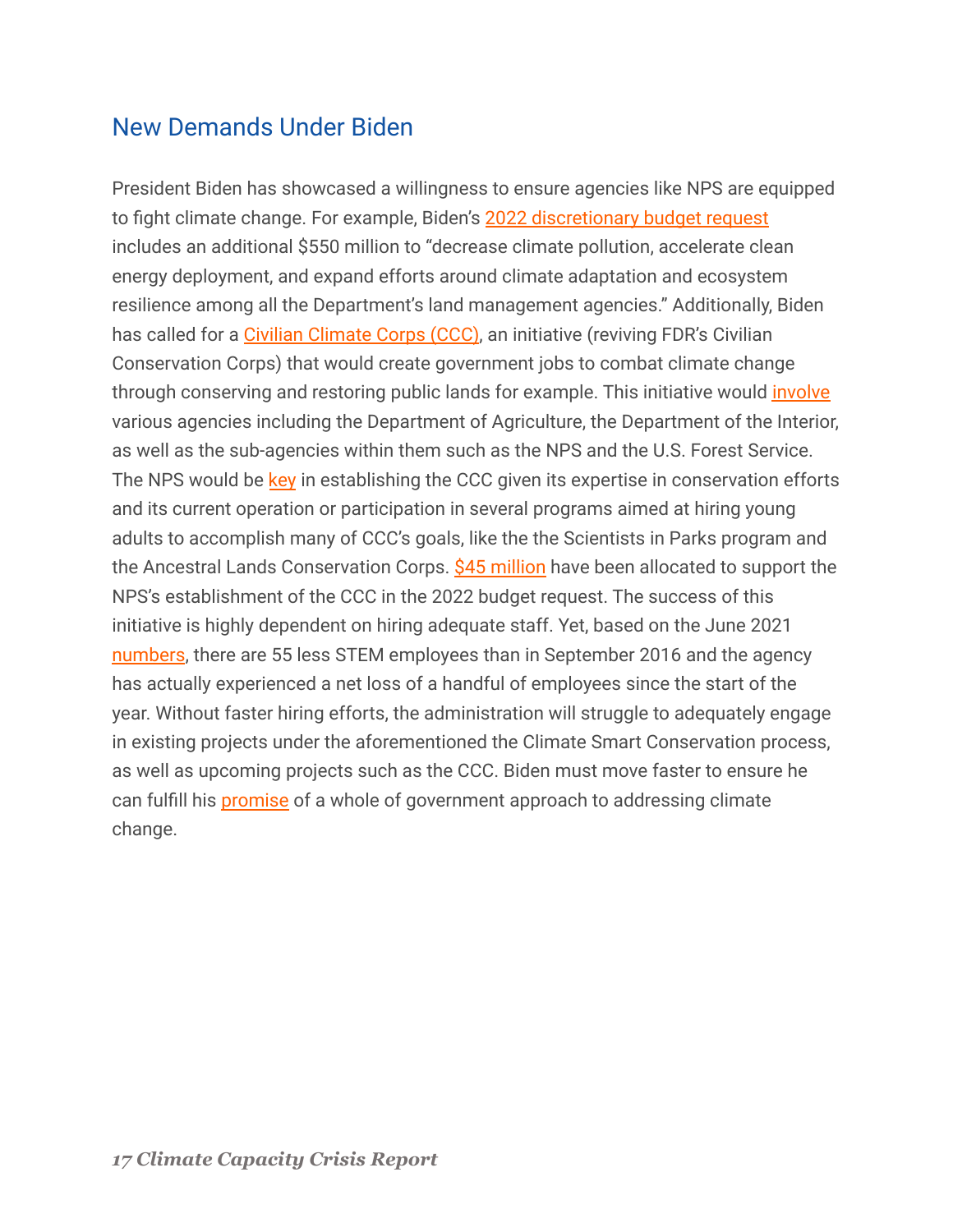## <span id="page-17-0"></span>*United States Geological Survey (USGS)*



#### **USGS Total Employees**



#### **USGS STEM Employees**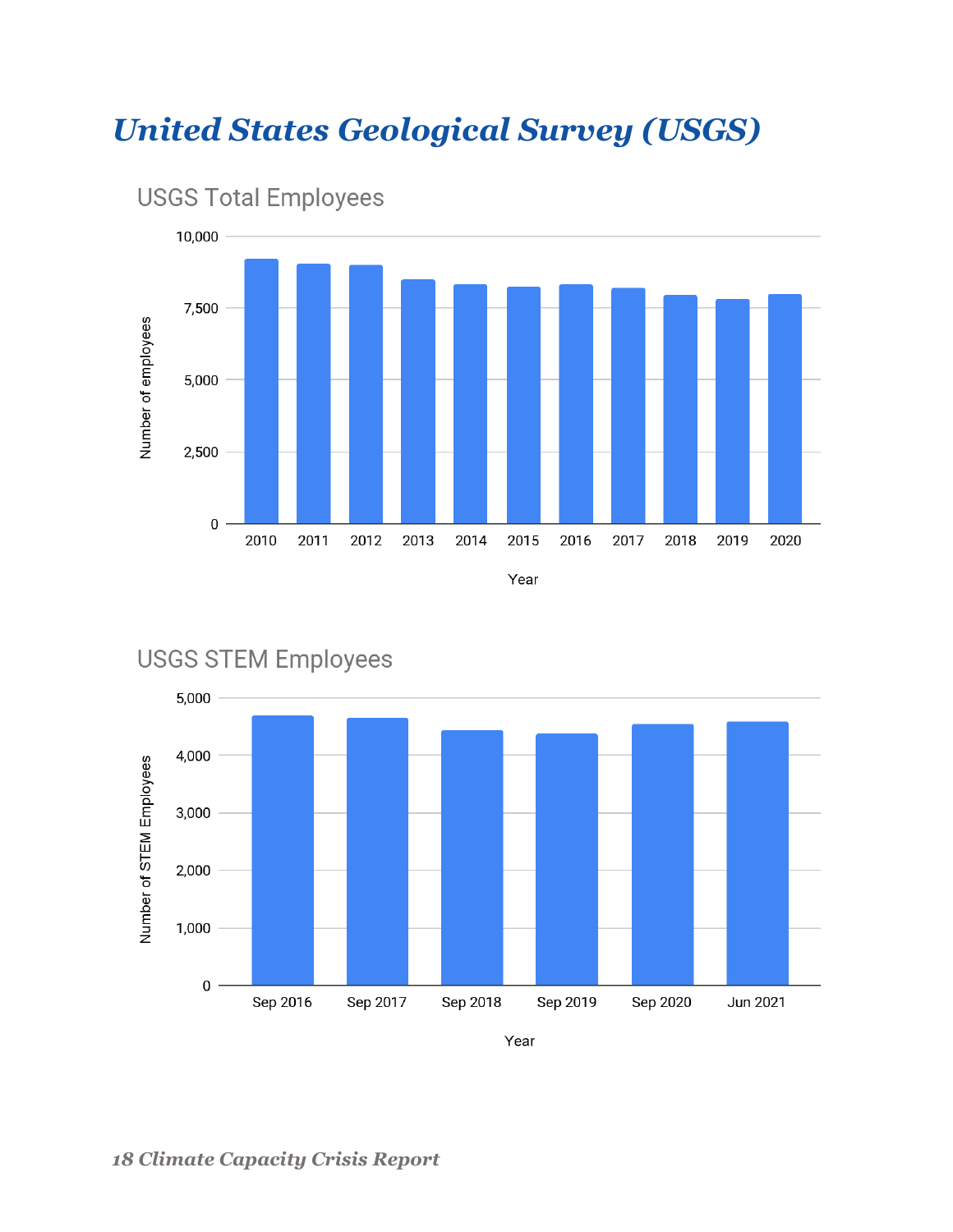| <b>Date</b>                                           | 2010  | 2011  | 2012  | 2013  | 2014  | 2015  | 2016  | 2017  | 2018  | 2019  | 2020  |
|-------------------------------------------------------|-------|-------|-------|-------|-------|-------|-------|-------|-------|-------|-------|
| Number of<br>Employes <sup>1</sup>                    | 9,214 | 9,055 | 9,016 | 8,497 | 8,317 | 8,259 | 8,335 | 8,218 | 7,957 | 7,835 | 7,982 |
| Number of<br><b>STEM</b><br>employees<br>$(Sep)^{12}$ |       |       |       |       |       |       | 4,685 | 4,646 | 4,444 | 4,375 | 4,544 |

| Date                                    | Sep 2016 | <b>Sep 2017</b> | <b>Sep 2018</b> | <b>Sep 2019</b> | <b>Sep 2020</b> | <b>Jun 2021</b> |
|-----------------------------------------|----------|-----------------|-----------------|-----------------|-----------------|-----------------|
| No of STEM<br>employees<br>$(Sep)^{13}$ | 4,685    | 4,646           | 4,444           | 4,375           | 4,544           | 4,597           |

#### <span id="page-18-0"></span>Declining Staff Levels and Its Impact on Climate Work

The United States Geological Survey (USGS), located within the Department of Interior (DOI) is one of the country's **[premier](https://www.nytimes.com/2021/08/01/climate/biden-scientists-shortage-climate.html)** climate-science research institutions. Between September 2016 and September 2019 it lost 310 STEM employees. Although some of the staff was regained the following year, the loss of staff is concerning given that the U.S. population has increased. In September 2016, there was 1 USGS STEM employee for every 69,375 people, and the ratio shifted to 1 USGS STEM for every 72,323 by June 2021. This is concerning because it is the sole scientific [research agency](https://www.usgs.gov/about/about-us/who-we-are) within the DOI and undertakes countless **[projects](https://www.usgs.gov/ecosystems/climate-adaptation-science-centers)** aimed at helping us better understand and manage the problems caused by climate change. For example, the "Climate-Informed Adaptation and Post-Fire Strategy for the Southwestern Region" [aims](https://cascprojects.org/#/project/4f8c6580e4b0546c0c397b4e/5f3156aa82ceae4cb3ca50c9) to provide a framework to meet the changes to Southwest ecosystems caused by warmer temperatures and more

<sup>&</sup>lt;sup>11</sup> Source: [Department of Interior Agency Financial Reports](https://www.doi.gov/pfm/afr)

<sup>&</sup>lt;sup>12</sup> Source: United States Office of Personnel Management's [FedScope Tool](https://www.fedscope.opm.gov/ibmcognos/bi/v1/disp?b_action=powerPlayService&m_encoding=UTF-8&BZ=1AAABpu3eKwh42o1OwW6CQBD9mR3Ug2Z2EAsHDiwLkYOgwqWnhuJqmsJiFjz4983CwfbW9zKZycx7L_OUxaasinOSyXAYe6MyuQSiL19yLgN3J4X~thXoCY8LN8DAE37i7tItEK0c602ic7w~RtU_BEqbXo9Kj0DptW8vyoAnYIu67hS4cnGsm_~6poaPpLu3~bNTelyAJ4HS_3z5K3_pgLAySl_AcPmuarMe_7XtK2t3ZBlv4iLPk7jKijyPDkn4D6sjTuEVkXFE5BwZY8g8ZITMkrHopnTzBEIga47aFjA49INNjB~GzNmnR21GZQADBuQDuQikONAnUDAv_GvBJgC5Vv4LfOI0zQ9NNb8x4wcrtG_w)

<sup>&</sup>lt;sup>13</sup> Source: United States Office of Personnel Management's [FedScope Tool](https://www.fedscope.opm.gov/ibmcognos/bi/v1/disp?b_action=powerPlayService&m_encoding=UTF-8&BZ=1AAABpu3eKwh42o1OwW6CQBD9mR3Ug2Z2EAsHDiwLkYOgwqWnhuJqmsJiFjz4983CwfbW9zKZycx7L_OUxaasinOSyXAYe6MyuQSiL19yLgN3J4X~thXoCY8LN8DAE37i7tItEK0c602ic7w~RtU_BEqbXo9Kj0DptW8vyoAnYIu67hS4cnGsm_~6poaPpLu3~bNTelyAJ4HS_3z5K3_pgLAySl_AcPmuarMe_7XtK2t3ZBlv4iLPk7jKijyPDkn4D6sjTuEVkXFE5BwZY8g8ZITMkrHopnTzBEIga47aFjA49INNjB~GzNmnR21GZQADBuQDuQikONAnUDAv_GvBJgC5Vv4LfOI0zQ9NNb8x4wcrtG_w)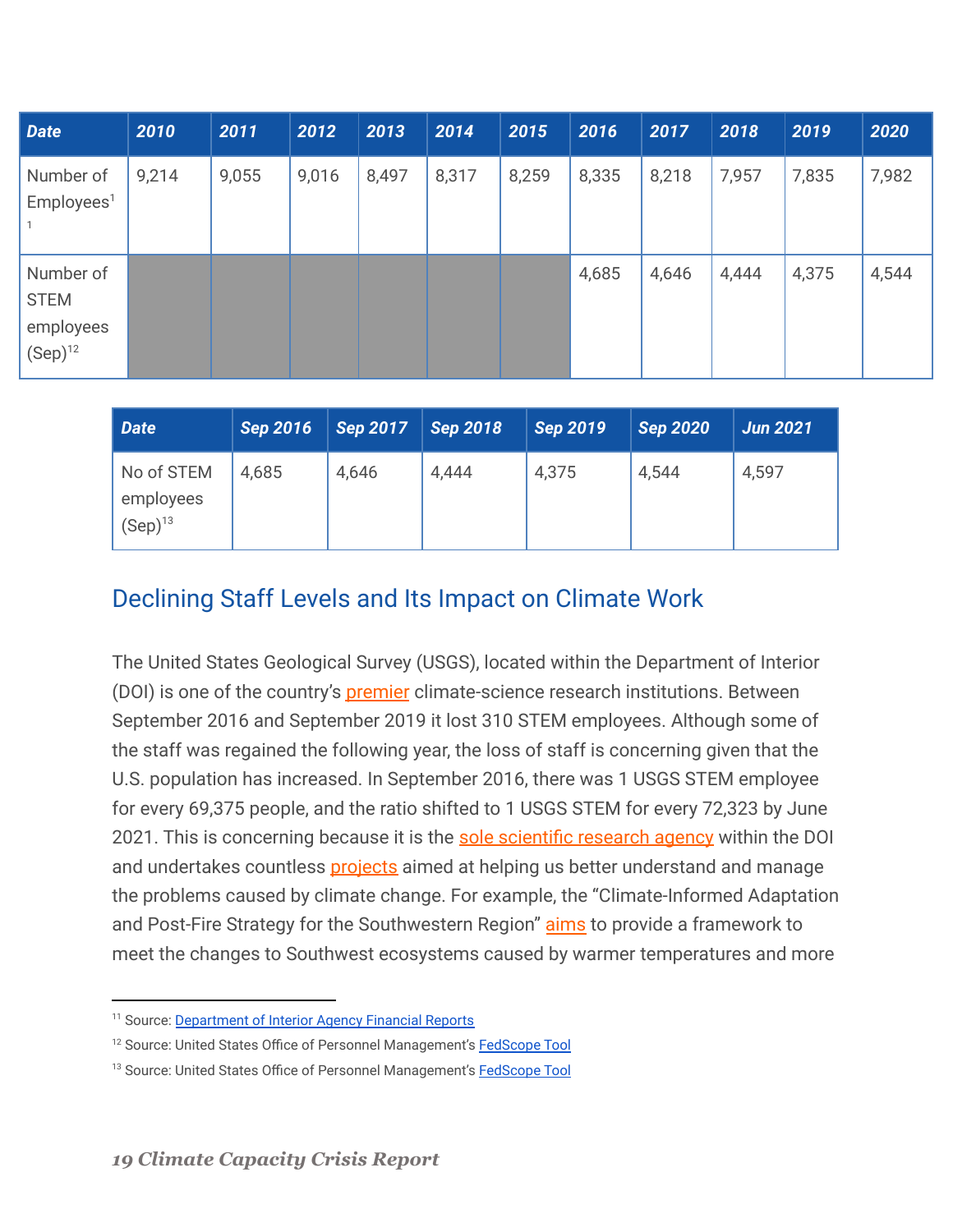variable conditions. As of August 1st 2021, there have [been](https://www.cnn.com/2021/08/01/us/us-western-wildfires-sunday/index.html) 37,803 fires that have burned over 3 million acres across the United States. Thus projects like the Climate-Informed Adaptation and Post-Fire Strategy for the Southwestern Region" are more important than ever, and we need a strong STEM workforce to keep them going.

#### <span id="page-19-0"></span>Problems Under Trump

The science "brain drain" under Trump did not spare the USGS which [lost](https://www.nytimes.com/2021/08/01/climate/biden-scientists-shortage-climate.html) 8% of its scientists and technical experts during Trump's presidency. Trump appears to have undermined science and the scientists at the USGS through anti-science appointees and funding cuts. For instance, former Trump-appointee USGS Director James Reilly [reportedly](https://climate.law.columbia.edu/content/usgs-scientists-ordered-not-model-long-term-climate-impacts) instructed scientists at the USGS to avoid engaging in long-term modelling of climate change impacts. Unsurprisingly, hundreds of scientists like Juliette Hart, an oceanographer for the USGS who used climate models to help coastal communities plan for rising sea levels, [quit](https://www.nytimes.com/2021/08/01/climate/biden-scientists-shortage-climate.html) during the course of four years of Trump. Hart cited political pressure to downplay or outright erase mentions of climate change in her work.

Funding also played a role in driving scientists out of USGS. Dr. Margaret Hiza Redsteer, who ran the Navajo Land Use Planning Project and studied climate change to help tribal officials plan for droughts. However, Dr Redsteer [resigned](https://www.nytimes.com/2021/08/01/climate/biden-scientists-shortage-climate.html) after funding for her project was suddenly cut in 2017. As of August 2021, no one [has been hired to continue her](https://www.nytimes.com/2021/08/01/climate/biden-scientists-shortage-climate.html) [work](https://www.nytimes.com/2021/08/01/climate/biden-scientists-shortage-climate.html). Currently, the "pace of global sea level rise more than [doubled](https://www.climate.gov/news-features/understanding-climate/climate-change-global-sea-level) from 1.4 mm per year throughout most of the twentieth century to 3.6 mm per year from 2006–2015" and communities like the Navajo nation are [hit particularly](https://www.nytimes.com/2021/06/27/climate/climate-Native-Americans.html) hard by the [effects](https://www.pri.org/stories/2018-05-25/navajo-women-struggle-preserve-traditions-climate-change-intensifies#:~:text=Scientists%20studying%20the%20impact%20of,20th%20century%2C%E2%80%9D%20says%20Dr.) of climate change. We can't afford to fail to quickly reverse the loss of knowledge and expertise from the departures of people like Hart and Dr. Redsteer when the disastrous impacts of climate change are bearing down on us so urgently.

#### <span id="page-19-1"></span>New Demands Under Biden

In light of the dire need to retain scientists at USGS, Biden has taken steps to reverse Trump's attempts to undermine science and drive out key STEM employees. For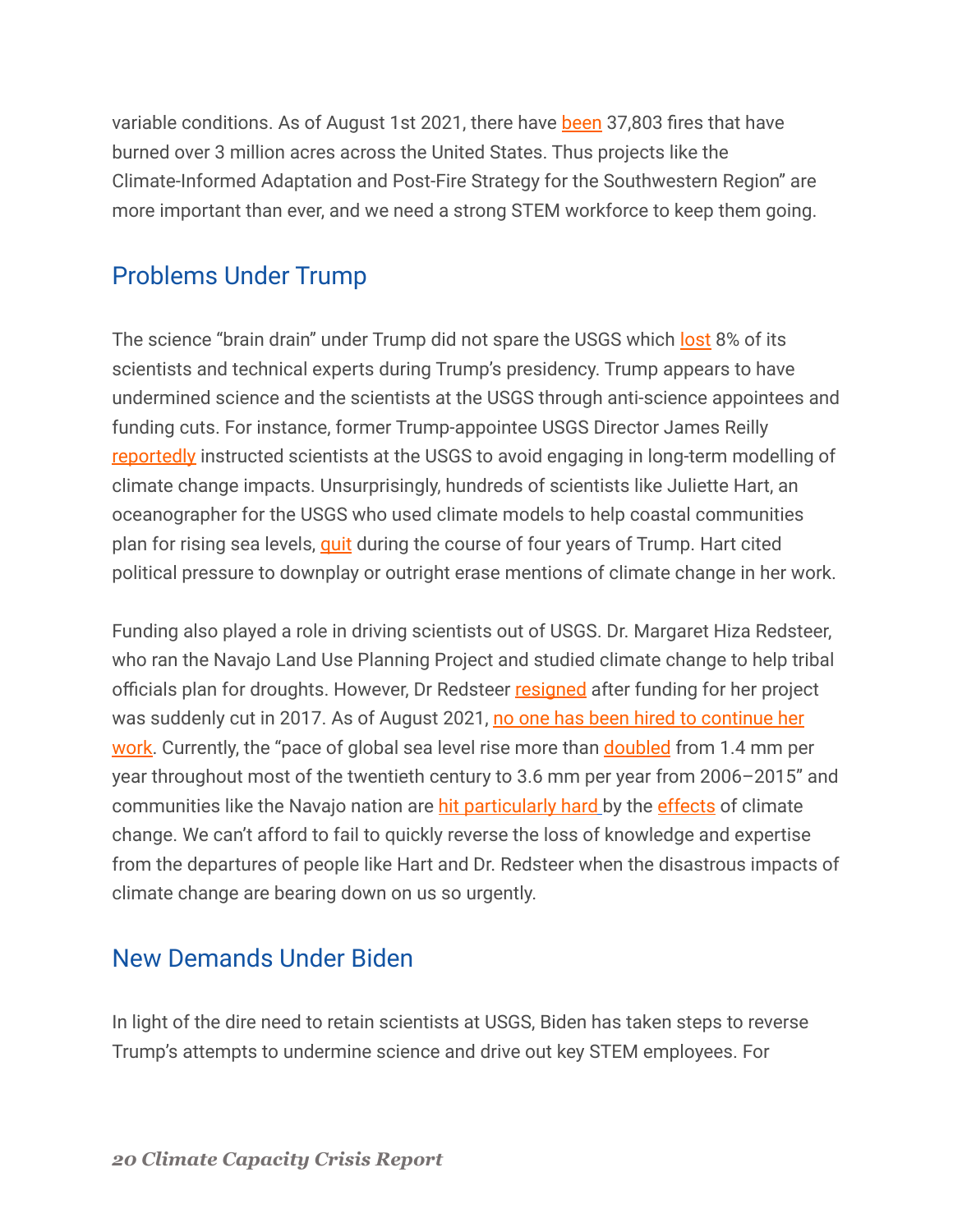instance, Biden appointed longtime geologist, Dr. Dave Applegate as acting Director of USGS. Applegate seems far more committed to upholding science than his Trump-era predecessor. The agency has [hired](https://www.nytimes.com/2021/08/01/climate/biden-scientists-shortage-climate.html) almost 100 scientists under Dr. Applegate's tenure. However, the agency needs to hire [another 88 STEM](https://www.fedscope.opm.gov/ibmcognos/bi/v1/disp?b_action=powerPlayService&m_encoding=UTF-8&BZ=1AAABsjwN_f142o2OTY_CQAyG~8wU9aDpFDDMgQPOQOQgqHDfsDiazfJhhvHgv98AJu7e9m2aNO3bp3WKfFOU_TlOVTjY3uhULYHoy423KvASIZQUnkIKEtpywkD4QeCrhAPRyhl34_gs98eo3IdASd13VncWKLn2zUUb8HfgYVe1Gly1OFb1d3XTw0fc3pv_2erOLsBXQMl9nvy1v11AWBrdXYBweXpUxmqztv36Va5GiKMKuZF5lsWyTPMsiw5x_G_AszuFV0TGEZFzZIwh85ERsjEYi266q59ACDQioqYBFId_GLnyYcx84UUDFAwoAHIRSHOgTyAxN~i7wSYBuaP9l~gUUzU~NOX8xqwfpFR1AQ%3D%3D) employees just to get back to the September 2016 numbers.

In terms of funding, Biden has requested Congress to *[increase](https://www.nytimes.com/2021/08/01/climate/biden-scientists-shortage-climate.html)* the USGS's budget by \$3 million and his [fiscal year 2022 discretionary budget](https://www.whitehouse.gov/wp-content/uploads/2021/04/FY2022-Discretionary-Request.pdf) request specifically mentions investing in USGS science and staffing. The 2022 budget also seeks to fund [new](https://www.doi.gov/sites/doi.gov/files/fy2022-bib-bh059.pdf) [initiatives](https://www.doi.gov/sites/doi.gov/files/fy2022-bib-bh059.pdf) such as investments in Climate Adaptation Science Centers and Tribal climate science, collaborative research with the Department of Energy's new Advanced Research Projects Agency for Climate (ARPA-C), and a new program called **[Assessment](https://www.aibs.org/news/2021/210621-fy-22-usgs-request.html)** [of Biodiversity](https://www.aibs.org/news/2021/210621-fy-22-usgs-request.html) which seeks to understand and reverse the [decline in biodiversity.](https://earth.org/data_visualization/biodiversity-loss-in-numbers-the-2020-wwf-report/) Increased hiring must follow alongside funding for these new and existing projects and responsibilities to ensure STEM employees are supported in their work.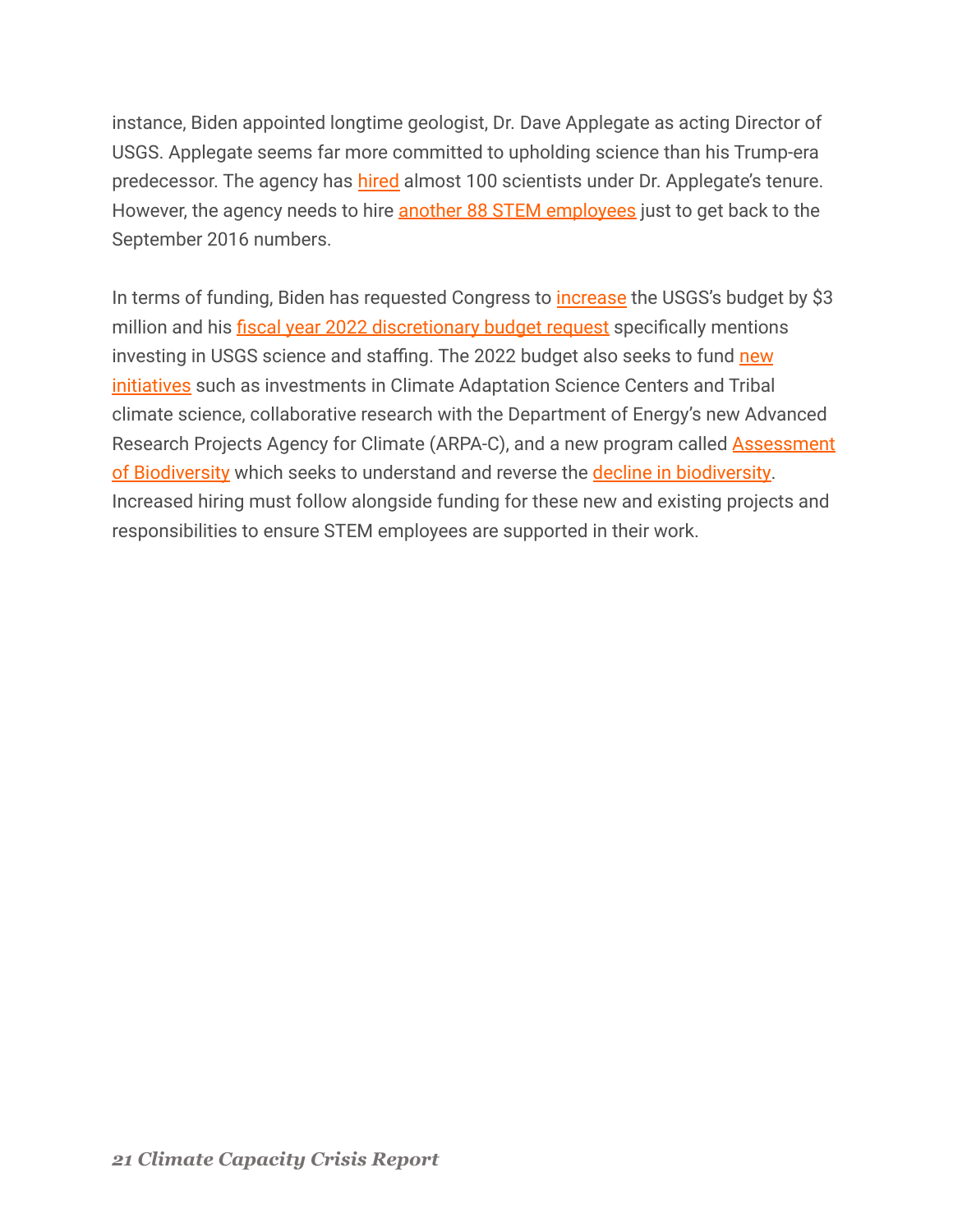## <span id="page-21-0"></span>*Environmental Protection Agency (EPA)*





EPA STEM employees

**EPA Total Employees** 

**Fiscal Year** 

#### *22 Climate Capacity Crisis Report*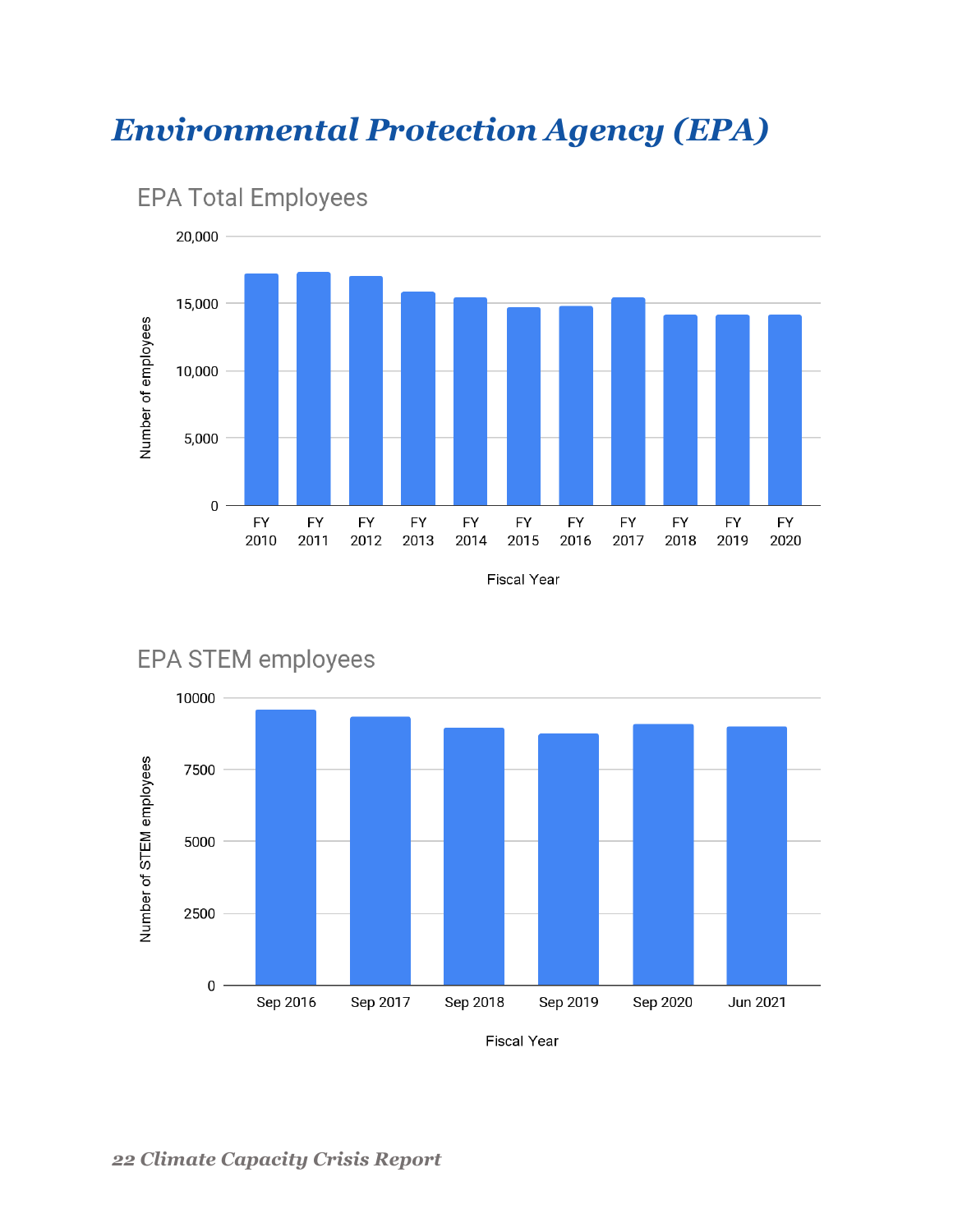| <b>Date</b>                                           | 2010   | 2011   | 2012   | 2013   | 2014   | 2015   | 2016   | 2017   | 2018   | 2019   | 2020   |
|-------------------------------------------------------|--------|--------|--------|--------|--------|--------|--------|--------|--------|--------|--------|
| Number of<br>Employees<br>$(FY)^{1415}$               | 17,278 | 17,359 | 17,106 | 15,913 | 15,408 | 14,725 | 14,779 | 15,408 | 14,172 | 14,172 | 14,172 |
| Number of<br><b>STEM</b><br>employees<br>$(Sep)^{16}$ |        |        |        |        |        |        | 9,590  | 9,322  | 8,972  | 8,762  | 9,090  |

| <b>Date</b>                             | <b>Sep 2016</b> | <b>Sep 2017</b> | <b>Sep 2018</b> | Sep 2019 | <b>Sep 2020</b> | <b>Jun 2021</b> |
|-----------------------------------------|-----------------|-----------------|-----------------|----------|-----------------|-----------------|
| No of STEM<br>employees<br>$(Sep)^{17}$ | 9,590           | 9,322           | 8,972           | 8,762    | 9,090           | 9,020           |

#### <span id="page-22-0"></span>Declining Staff Levels and Its Impact on Climate Work

The Environmental Protection Agency's (EPA) staffing levels have been [stagnating](https://therevolvingdoorproject.org/re-fund-the-epa/) since the 1990s. Between 2010 and 2020 the EPA has lost 3,106 staff members. While EPA personnel is shrinking, the agency's responsibilities, the U.S. economy, and the U.S. population [continue to grow,](https://therevolvingdoorproject.org/re-fund-the-epa/) spreading staff thin. Due to population growth, the ratio shifted from 1 EPA STEM employee for every 33,891 people in September 2016, to 1 EPA STEM employee for every 36,859 people by June 2021. In light of mounting responsibilities, the loss of the staff and particularly the departure of STEM employees should be addressed quickly. According to a 2021 House science committee report, the EPA [lost](https://science.house.gov/imo/media/doc/2021-3%20EMBARGOED%20Scientific%20Brain%20Drain%20Majority%20STAFF%20REPORT%20w%20cover%20page.pdf) 24.3% or 522 of its environmental specialists. The House science committee report aligns with the OPM's Fedscope [data](https://www.fedscope.opm.gov/ibmcognos/bi/v1/disp?b_action=powerPlayService&m_encoding=UTF-8&BZ=1AAABpu3eKwh42o1OwW6CQBD9mR3Ug2Z2EAsHDiwLkYOgwqWnhuJqmsJiFjz4983CwfbW9zKZycx7L_OUxaasinOSyXAYe6MyuQSiL19yLgN3J4X~thXoCY8LN8DAE37i7tItEK0c602ic7w~RtU_BEqbXo9Kj0DptW8vyoAnYIu67hS4cnGsm_~6poaPpLu3~bNTelyAJ4HS_3z5K3_pgLAySl_AcPmuarMe_7XtK2t3ZBlv4iLPk7jKijyPDkn4D6sjTuEVkXFE5BwZY8g8ZITMkrHopnTzBEIga47aFjA49INNjB~GzNmnR21GZQADBuQDuQikONAnUDAv_GvBJgC5Vv4LfOI0zQ9NNb8x4wcrtG_w), which shows that the EPA lost 500 STEM

<sup>&</sup>lt;sup>14</sup> Fiscal year

<sup>&</sup>lt;sup>15</sup> Source: [Environmental Protection Agency Budget and](https://www.epa.gov/planandbudget/budget) Spending

<sup>&</sup>lt;sup>16</sup> Source: United States Office of Personnel Management's **[FedScope Tool](https://www.fedscope.opm.gov/ibmcognos/bi/v1/disp?b_action=powerPlayService&m_encoding=UTF-8&BZ=1AAABpu3eKwh42o1OwW6CQBD9mR3Ug2Z2EAsHDiwLkYOgwqWnhuJqmsJiFjz4983CwfbW9zKZycx7L_OUxaasinOSyXAYe6MyuQSiL19yLgN3J4X~thXoCY8LN8DAE37i7tItEK0c602ic7w~RtU_BEqbXo9Kj0DptW8vyoAnYIu67hS4cnGsm_~6poaPpLu3~bNTelyAJ4HS_3z5K3_pgLAySl_AcPmuarMe_7XtK2t3ZBlv4iLPk7jKijyPDkn4D6sjTuEVkXFE5BwZY8g8ZITMkrHopnTzBEIga47aFjA49INNjB~GzNmnR21GZQADBuQDuQikONAnUDAv_GvBJgC5Vv4LfOI0zQ9NNb8x4wcrtG_w)** 

<sup>&</sup>lt;sup>17</sup> Source: United States Office of Personnel Management's [FedScope Tool](https://www.fedscope.opm.gov/ibmcognos/bi/v1/disp?b_action=powerPlayService&m_encoding=UTF-8&BZ=1AAABpu3eKwh42o1OwW6CQBD9mR3Ug2Z2EAsHDiwLkYOgwqWnhuJqmsJiFjz4983CwfbW9zKZycx7L_OUxaasinOSyXAYe6MyuQSiL19yLgN3J4X~thXoCY8LN8DAE37i7tItEK0c602ic7w~RtU_BEqbXo9Kj0DptW8vyoAnYIu67hS4cnGsm_~6poaPpLu3~bNTelyAJ4HS_3z5K3_pgLAySl_AcPmuarMe_7XtK2t3ZBlv4iLPk7jKijyPDkn4D6sjTuEVkXFE5BwZY8g8ZITMkrHopnTzBEIga47aFjA49INNjB~GzNmnR21GZQADBuQDuQikONAnUDAv_GvBJgC5Vv4LfOI0zQ9NNb8x4wcrtG_w)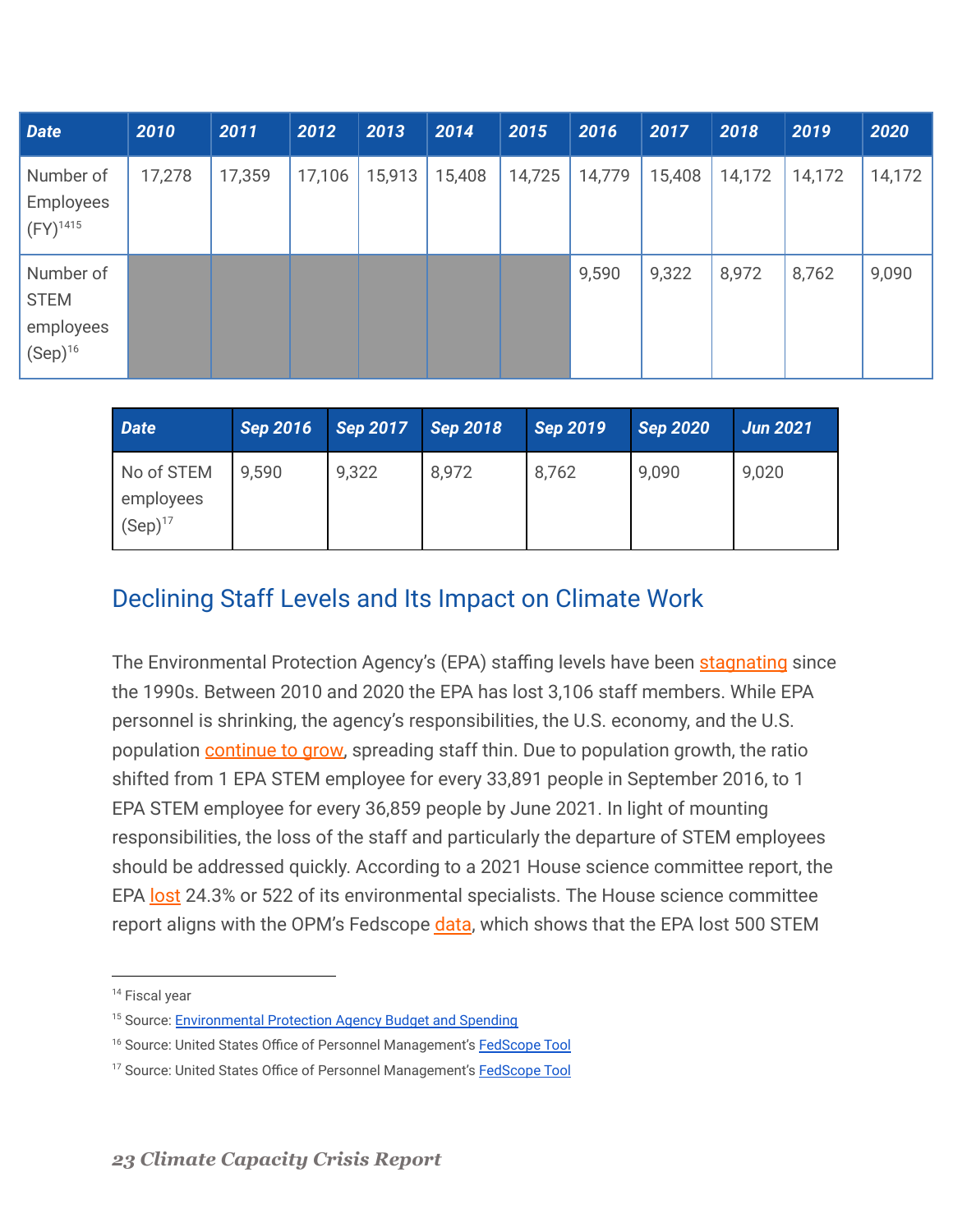employees between September 2016 and September 2020. For more details on the EPA brain drain, please see the Union Of Concerned Scientists' [report](https://www.ucsusa.org/resources/federal-brain-drain#read-online-content).

The loss of STEM employees is alarming given the EPA's key role in addressing climate change. In 2007 the Supreme Court concluded that the Clean Air Act required the EPA to regulate greenhouse gases, expanding the agency's responsibilities. The EPA has a **[7-step approach](https://www.epa.gov/climate-change/what-epa-doing)** to addressing climate change that includes measuring and reducing emissions as well as partnering with federal agencies and international organizations to coordinate climate research. Losing over 500 STEM staff members may further impair the remaining EPA scientists facing several important and time-sensitive responsibilities.

For example, the EPA [aims](https://www.epa.gov/sites/default/files/2018-02/documents/fy-2018-2022-epa-strategic-plan.pdf) to make 255 additional Superfund sites [ready for anticipated](https://www.epa.gov/superfund-redevelopment/performance-measures-superfund-sites) [use \(RAU\) site wide](https://www.epa.gov/superfund-redevelopment/performance-measures-superfund-sites) by September 2022. The EPA's Superfund program [is](https://semspub.epa.gov/work/HQ/100002803.pdf) designed to clean up some of the nation's most contaminated land, as well as responding to environmental emergencies and natural disasters. However, these clean up and re-use efforts could be delayed or undermined without adequate STEM staffing. New scientific information [could](https://www.epa.gov/sites/default/files/2018-02/documents/fy-2018-2022-epa-strategic-plan.pdf) call into question previous determinations. For instance, the discovery of new emerging and pathway contaminants such as per- and polyfluoroalkyl substances (PFAS) and vapor intrusion has made remediation of Superfund sites more difficult. Thus STEM employees are needed to monitor contaminants that may inhibit site remediation. Climate change has also made the remediation of Superfund sites [more challenging.](https://www.epa.gov/sites/default/files/2015-08/documents/adaptationplans2014_508.pdf) Flooding from more intense and frequent storms, sea-level rise, and melting permafrost may transport contaminants via surface soils, ground water, surface waters and/or coastal waters.These contaminant releases could increase the risk of harmful health and environmental impacts. Retaining and growing the EPA's STEM workforce is crucial to be able to quickly identify and respond to ways climate change may hinder clean up and re-use of America's most contaminated plots of land. Failure to remedy contaminated soil could [result in](https://www.epa.gov/report-environment/contaminated-land) toxic chemicals being absorbed into nearby ground or water and subsequently absorbed by plants and animals, contaminating drinking water, and/or contaminating indoor air in overlying buildings.

#### <span id="page-23-0"></span>Problems Under Trump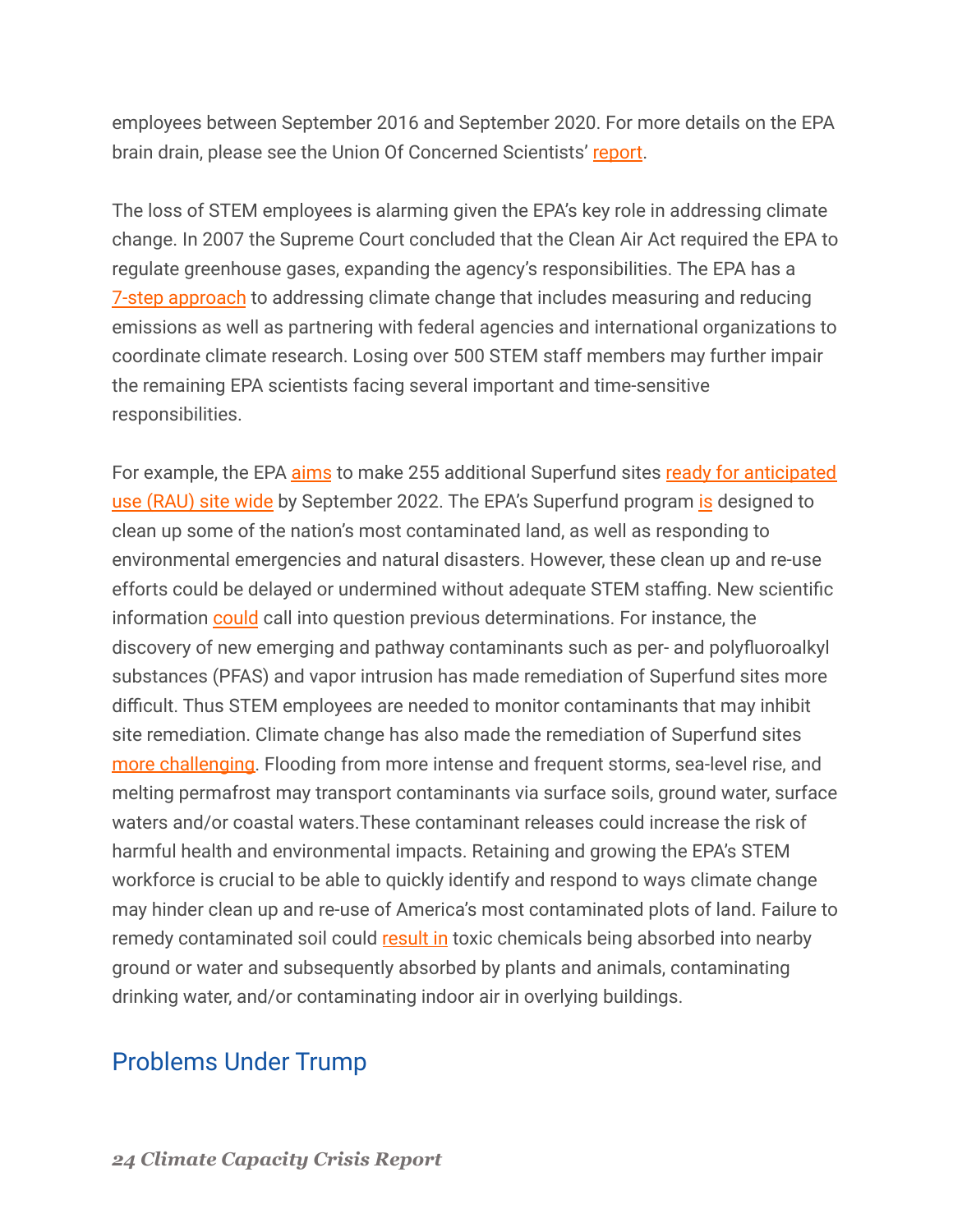As EPA employees were driven out during the Trump years, critical work piled up. That has left the agency with [a mountain of work](https://www.nytimes.com/2021/08/01/climate/biden-scientists-shortage-climate.html) left by the Trump administration. For instance, during Trump's presidency, the Integrated Risk Information System (I.R.I.S.), a human health assessment program within the EPA only [completed the study of 1](https://www.nytimes.com/2021/08/01/climate/biden-scientists-shortage-climate.html) [potentially harmful chemical](https://www.nytimes.com/2021/08/01/climate/biden-scientists-shortage-climate.html) (RDX, a toxic chemical explosive used in military operations). Whereas the I.R.I.S. under Obama completed studies of 31 harmful chemicals.

#### <span id="page-24-0"></span>New Demands Under Biden

On top of catching up on work untouched by the Trump administration, President Biden has introduced new measures that require the expertise of EPA STEM workers. For example, Biden *[directed](https://www.nytimes.com/2021/07/01/climate/biden-electric-cars-tailpipe-emissions.html)* the EPA to write new rules that would ensure that passenger vehicles averaged about 51 miles per gallon of gasoline by 2026. He also wanted rules regarding climate-warming pollution from power plants, vehicle tailpipes, oil and gas wells. Additionally, Biden has called for the restoration of Obama-era rules on wetlands protection and toxic mercury pollution. In 2019, the President of the United Nations General Assembly, María Fernanda Espinosa Garcés [warned](https://www.un.org/press/en/2019/ga12131.doc.htm) there were only 11 years left to stop irreversible damage from climate change. Increasing EPA's capacity to implement new and existing programs will be essential to meeting that demand.

Thankfully, President Biden is calling for a much-needed increase to the EPA's budget to [\\$11.2 billion.](https://news.bloomberglaw.com/environment-and-energy/epa-in-midst-of-hiring-spree-faces-uphill-push-for-more-staff) EPA leadership has also made new hiring a priority which is a step in the right direction. For instance, EPA administrator Micheal Regan [aims to add 1,000 people](https://news.bloomberglaw.com/environment-and-energy/epa-in-midst-of-hiring-spree-faces-uphill-push-for-more-staff) to the agency and as of July 2021, the EPA has [hired](https://afge238.org/news/epa-union-asks-congress-to-top-biden-budget-on-staffing-raises/) 500 people. Additionally, Biden is [suggesting](https://federalnewsnetwork.com/workforce/2021/06/with-bidens-2022-budget-civilian-agencies-are-due-for-a-hiring-spree/) a 7.4% staff increase and funding for 1,026 new employees, over 100 of whom would join the EPA's research programs. Despite these promising efforts, progress with regard to hiring STEM employees is slow compared to the scale of the capacity gap. The agency has yet to recover its pre-Trump staffing numbers. It is operating with 570 less STEM people in June 2021 than it did in September 2016. This could be because bulk hiring was used to hire entry-level staff, whereas a more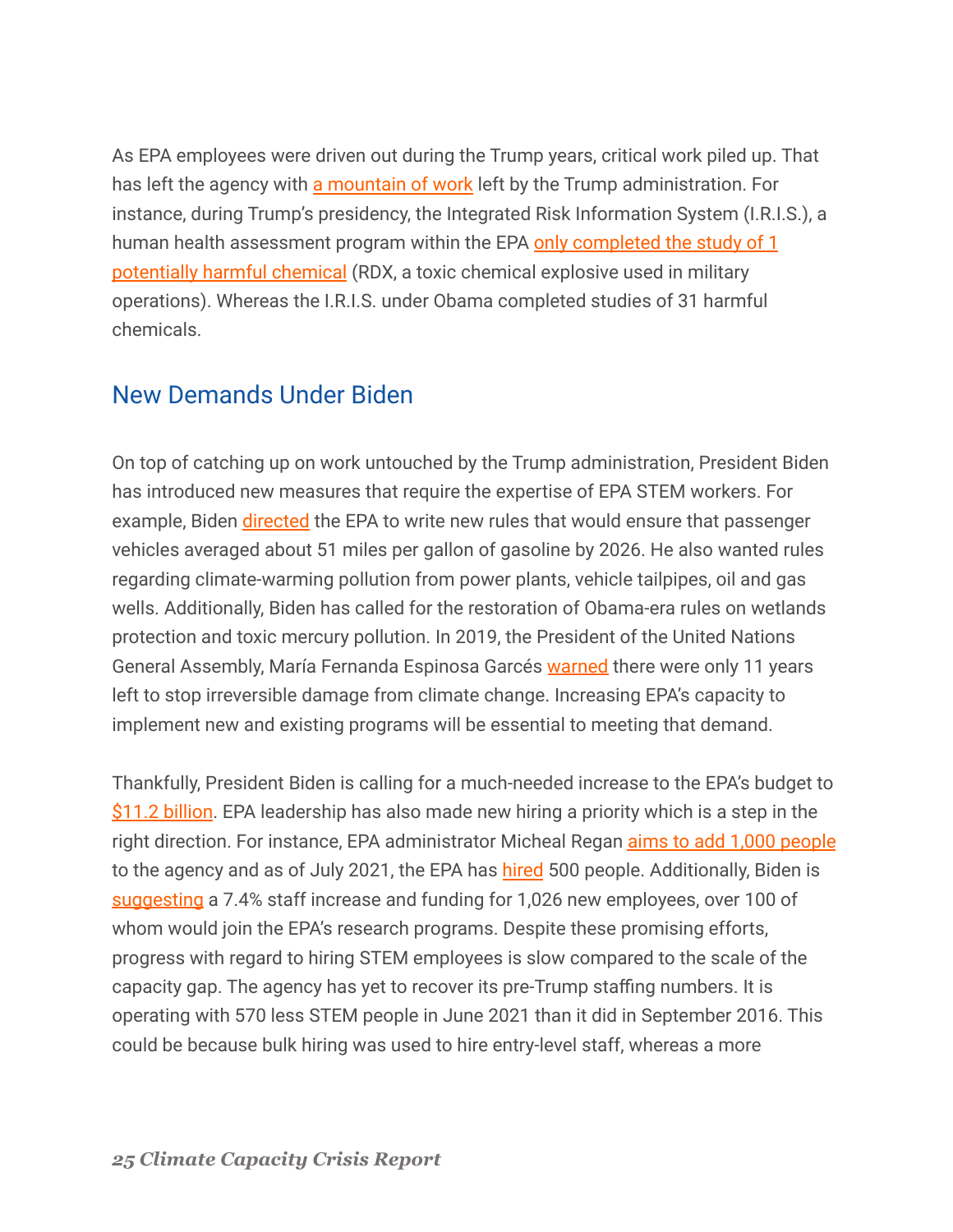piecemental approach was used for senior staff. Vice president of federal workforce programs at the Partnership for Public Service, Michelle Amante, [warned](https://news.bloomberglaw.com/environment-and-energy/epa-in-midst-of-hiring-spree-faces-uphill-push-for-more-staff) that one-at-a-time hiring will not help the agency hiring more senior employees.

To help ensure the EPA is sufficiently equipped and supported in the fight against climate change, the agency will need to change its approach to hiring. Alexandra Dunn, who led the EPA's chemicals and pesticides office under Trump, managed to [push](https://news.bloomberglaw.com/environment-and-energy/epa-in-midst-of-hiring-spree-faces-uphill-push-for-more-staff) for more bulk hiring for experienced chemists, toxicologists, and scientists in North Carolina. Dunn mentioned bulk-hiring scientists was only possible because the Toxic Substances Control Act and the Federal Insecticide, Fungicide, and Rodenticide Act had become an agency priority. This implies that the EPA could be more proactive in hiring back STEM professionals if that was made a priority.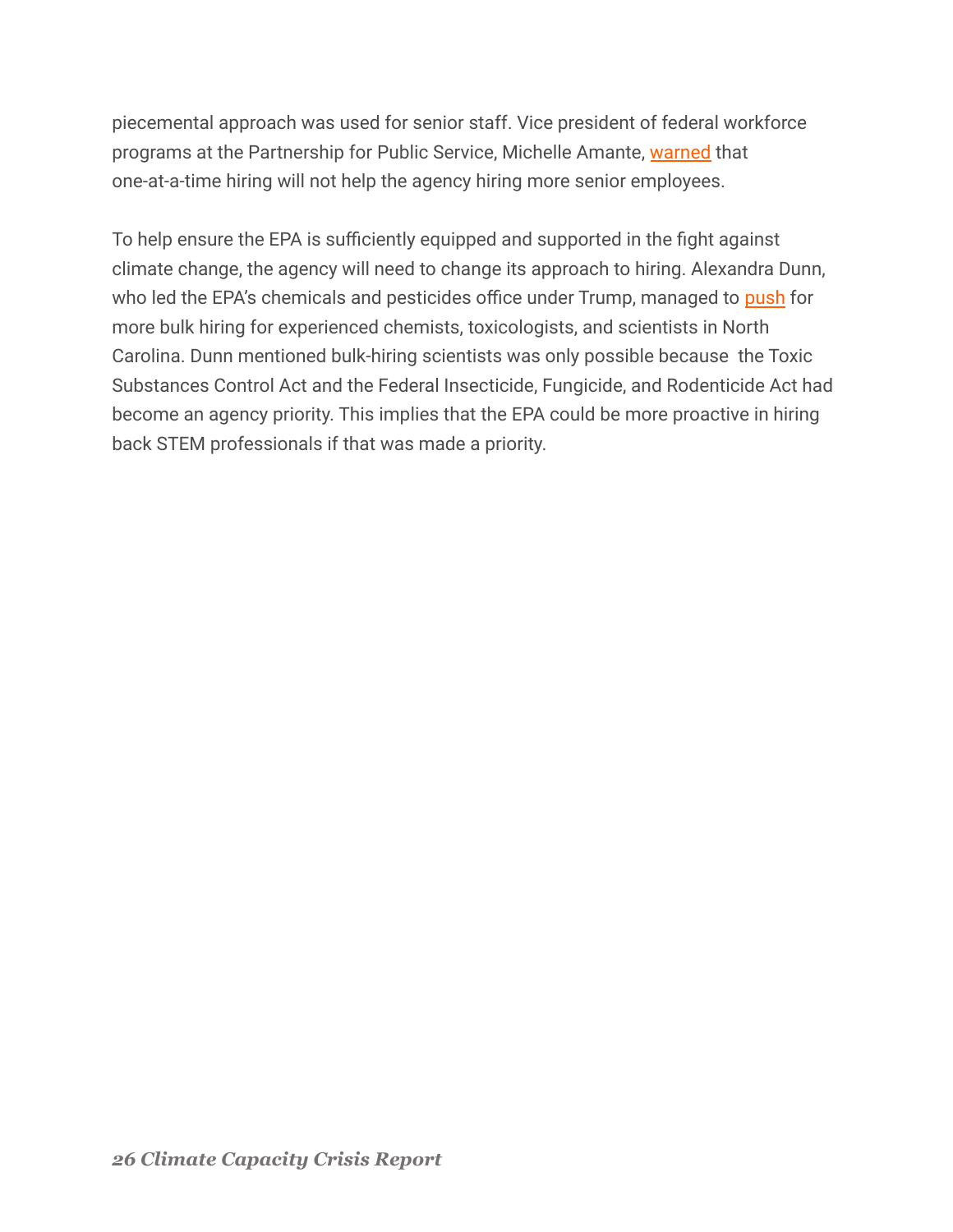## <span id="page-26-0"></span>*Department of Energy (DOE)*



## **DOE Total Employees**



#### **DOE STEM Employees**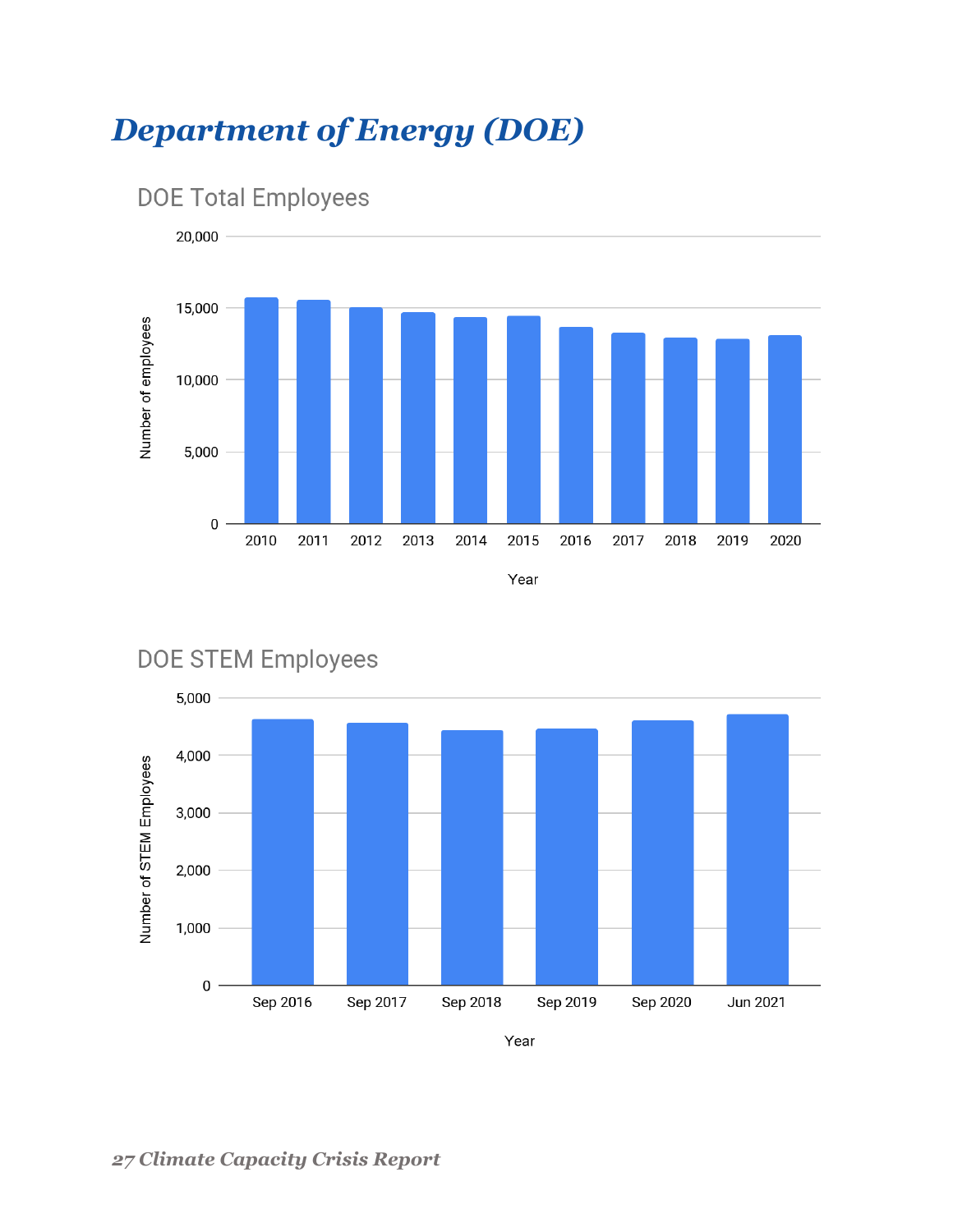| <b>Date</b>                                           | 2010   | 2011   | 2012   | 2013   | 2014   | 2015   | 2016   | 2017   | 2018   | 2019   | 2020   |
|-------------------------------------------------------|--------|--------|--------|--------|--------|--------|--------|--------|--------|--------|--------|
| Number of<br>Employes <sup>1</sup><br>8               | 15,757 | 15,548 | 15,041 | 14,739 | 14,341 | 14,443 | 13,676 | 13,316 | 12,949 | 12,883 | 13,112 |
| Number of<br><b>STEM</b><br>employees<br>$(Sep)^{19}$ |        |        |        |        |        |        | 4,628  | 4,568  | 4,440  | 4,465  | 4,598  |

| Date                                    | <b>Sep 2016</b> | <b>Sep 2017</b> | <b>Sep 2018</b> | <b>Sep 2019</b> | <b>Sep 2020</b> | <b>Jun 2021</b> |
|-----------------------------------------|-----------------|-----------------|-----------------|-----------------|-----------------|-----------------|
| No of STEM<br>employees<br>$(Sep)^{20}$ | 4,628           | 4,568           | 4,440           | 4,465           | 4,598           | 4,707           |

#### <span id="page-27-0"></span>Declining Staff Levels and Its Impact on Climate Work

The Department of Energy (DOE) is [tasked](https://www.energy.gov/mission) with addressing energy, environmental and nuclear challenges "through transformative science and technology solutions." Climate change is already impacting the DOE's ability to fulfill its mandate. Severe weather, the leading cause of fuel supply disruptions and power outages, is [expected to worsen](https://www.energy.gov/science-innovation/climate-change) as 8 out of the 10 worst destructive hurricanes have happened in the past 10 years. Needless to say, having a qualified STEM workforce working on climate issues is crucial

<sup>&</sup>lt;sup>18</sup> Source for 2010-2015 numbers: [OPM'S Federal Executive](https://www.opm.gov/policy-data-oversight/data-analysis-documentation/federal-employment-reports/reports-publications/federal-executive-branch-characteristics-2010-2018.pdf) Branch Characteristics

[<sup>\(</sup>FEBC\).](https://www.opm.gov/policy-data-oversight/data-analysis-documentation/federal-employment-reports/reports-publications/federal-executive-branch-characteristics-2010-2018.pdf) We used the numbers for non season full time permanent employees (NSFTP) from this OPM source. Source for 2016-2020 numbers: [Fedscope OPM Tool.](https://www.fedscope.opm.gov/ibmcognos/bi/v1/disp?b_action=powerPlayService&m_encoding=UTF-8&BZ=1AAABpu3eKwh42o1OwW6CQBD9mR3Ug2Z2EAsHDiwLkYOgwqWnhuJqmsJiFjz4983CwfbW9zKZycx7L_OUxaasinOSyXAYe6MyuQSiL19yLgN3J4X~thXoCY8LN8DAE37i7tItEK0c602ic7w~RtU_BEqbXo9Kj0DptW8vyoAnYIu67hS4cnGsm_~6poaPpLu3~bNTelyAJ4HS_3z5K3_pgLAySl_AcPmuarMe_7XtK2t3ZBlv4iLPk7jKijyPDkn4D6sjTuEVkXFE5BwZY8g8ZITMkrHopnTzBEIga47aFjA49INNjB~GzNmnR21GZQADBuQDuQikONAnUDAv_GvBJgC5Vv4LfOI0zQ9NNb8x4wcrtG_w) We used the September numbers of each year and excluded the Federal Energy Regulatory Commission (FERC) numbers.

<sup>&</sup>lt;sup>19</sup> Source: United States Office of Personnel Management's [FedScope Tool](https://www.fedscope.opm.gov/ibmcognos/bi/v1/disp?b_action=powerPlayService&m_encoding=UTF-8&BZ=1AAABpu3eKwh42o1OwW6CQBD9mR3Ug2Z2EAsHDiwLkYOgwqWnhuJqmsJiFjz4983CwfbW9zKZycx7L_OUxaasinOSyXAYe6MyuQSiL19yLgN3J4X~thXoCY8LN8DAE37i7tItEK0c602ic7w~RtU_BEqbXo9Kj0DptW8vyoAnYIu67hS4cnGsm_~6poaPpLu3~bNTelyAJ4HS_3z5K3_pgLAySl_AcPmuarMe_7XtK2t3ZBlv4iLPk7jKijyPDkn4D6sjTuEVkXFE5BwZY8g8ZITMkrHopnTzBEIga47aFjA49INNjB~GzNmnR21GZQADBuQDuQikONAnUDAv_GvBJgC5Vv4LfOI0zQ9NNb8x4wcrtG_w). We excluded the Federal Energy Regulatory Commission (FERC) numbers.

<sup>&</sup>lt;sup>20</sup> Source: United States Office of Personnel Management's [FedScope Tool](https://www.fedscope.opm.gov/ibmcognos/bi/v1/disp?b_action=powerPlayService&m_encoding=UTF-8&BZ=1AAABpu3eKwh42o1OwW6CQBD9mR3Ug2Z2EAsHDiwLkYOgwqWnhuJqmsJiFjz4983CwfbW9zKZycx7L_OUxaasinOSyXAYe6MyuQSiL19yLgN3J4X~thXoCY8LN8DAE37i7tItEK0c602ic7w~RtU_BEqbXo9Kj0DptW8vyoAnYIu67hS4cnGsm_~6poaPpLu3~bNTelyAJ4HS_3z5K3_pgLAySl_AcPmuarMe_7XtK2t3ZBlv4iLPk7jKijyPDkn4D6sjTuEVkXFE5BwZY8g8ZITMkrHopnTzBEIga47aFjA49INNjB~GzNmnR21GZQADBuQDuQikONAnUDAv_GvBJgC5Vv4LfOI0zQ9NNb8x4wcrtG_w). We excluded the Federal Energy Regulatory Commission (FERC) numbers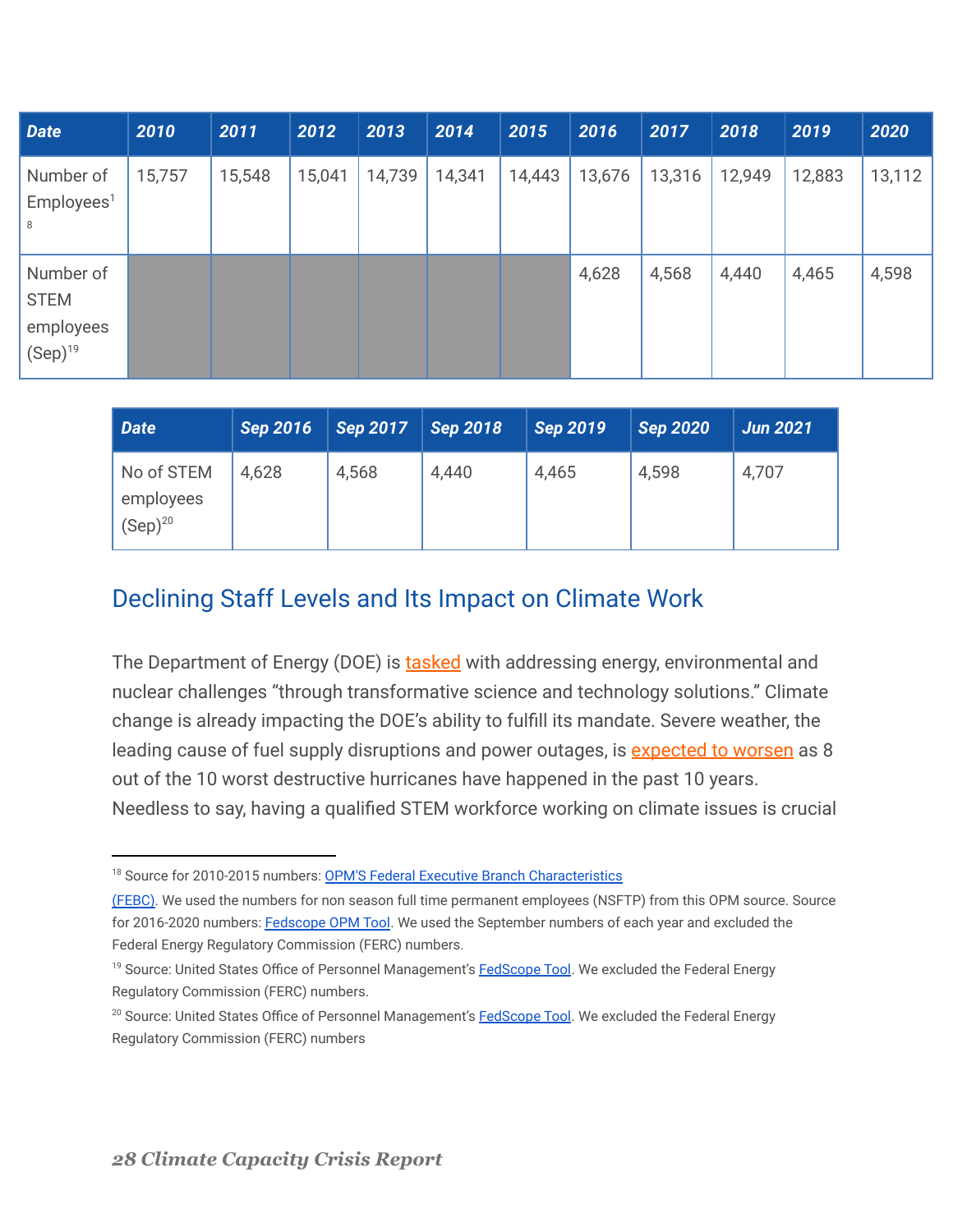in order for the DOE to fulfill responsibilities such as [clean energy innovation.](https://www.energy.gov/science-innovation/climate-change) Between September 2016 and September 2020, the DOE lost 30 STEM employees. The New Times reported that the DOE [lost](https://www.nytimes.com/2021/08/01/climate/biden-scientists-shortage-climate.html) experts who aim to reduce the pollution emitted by appliances like dishwashers and refrigerators. Given that the DOE lost less STEM employees relative to the other agencies analyzed in this report, the ratio of the DOE employees relative to the U.S. population increased to a lesser extent. Between September 2016 and June 2021, the ratio only went from 1 DOE STEM employee for every 70,229 people to 1 DOE STEM employee for every 70,633 people. Since a sizable share of DOE STEM employees run the nuclear program, the agency may have been less likely to come under attack from Trump. However, more research would be needed to fully understand why the DOE was relatively more successful in retaining its STEM employees. While attrition at DOE has not been as severe as elsewhere, additional capacity will still urgently be needed for it to handle its growing responsibilities such as the [launch](https://www.energy.gov/articles/doe-announces-clean-energy-cybersecurity-accelerator-program-modernize-grid) of a Clean Energy Cybersecurity Accelerator Program to modernize the power grid.

#### <span id="page-28-0"></span>Problems Under Trump

Trump has undermined and demoralized STEM staff at the DOE in a number of ways, namely by burying scientific studies, censoring scientists, not appointing a scientific integrity officer, and cutting funding.

The Trump administration has **[blocked](https://www.invw.org/2020/10/26/trump-administration-buries-dozens-of-clean-energy-studies/)** over 40 clean energy studies. For instance, former Assistant Secretary for the Office of Energy Efficiency and Renewable Energy (EERE), Dan Simmons reportedly suppressed dozens of his agency's scientific studies. That [includes](https://www.invw.org/2020/10/26/trump-administration-buries-dozens-of-clean-energy-studies/) a study that quantified "hydropower's unique potential to enhance solar and wind energy, storing up power in the form of water held back behind dams for moments when the wind isn't blowing and the sun isn't shining," for over a year. The pile of studies being buried by Trump administration officials left scientists at the DOE and their work [in a limbo.](https://www.invw.org/2020/10/26/trump-administration-buries-dozens-of-clean-energy-studies/) This was done to an unprecedented extent. [According to three](https://www.invw.org/2020/10/26/trump-administration-buries-dozens-of-clean-energy-studies/) [senior laboratory researchers,](https://www.invw.org/2020/10/26/trump-administration-buries-dozens-of-clean-energy-studies/) there were at least 25 reports from the national labs alone that have been delayed for over six month during Trump's presidency. In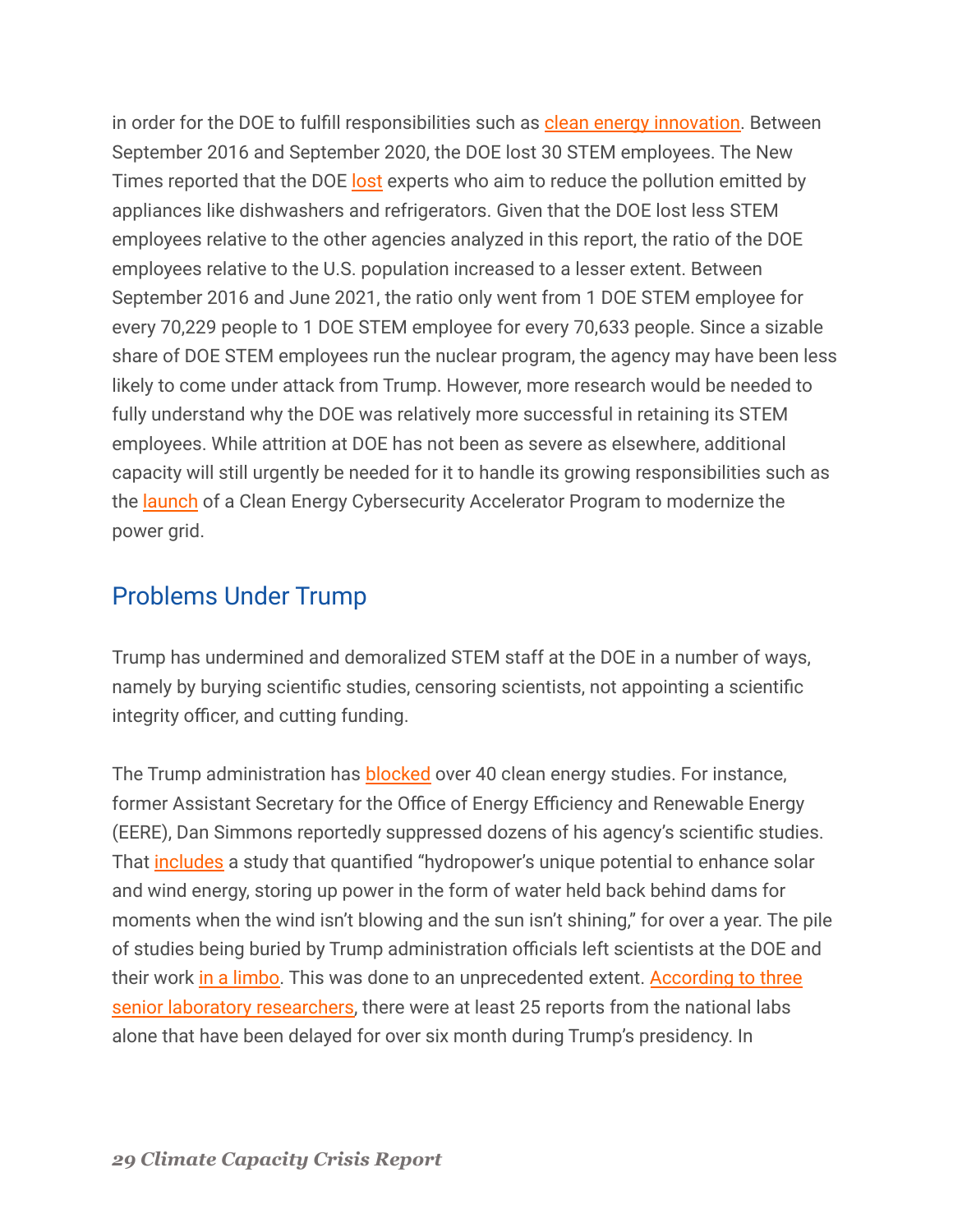comparison, they claimed there were no more than five reports held up under Obama and a total of sixteen under George W. Bush.

Trump also utilized other forms of censorship to undermine scientists at the DOE. According to a [document](https://www.documentcloud.org/documents/7203246-Review-Tiers-for-EERE-Funded-Studies.html) obtained by InvestigateWest, a nonprofit investigative journalism newsroom, Trump's Deputy Assistant Secretary for Energy Efficiency at EERE, Alex Fitzsimmons, established a system in May 2018 to allow political appointees to interfere before "politically sensitive" reports went out.

The DOE's [scientific integrity policy](https://www.energy.gov/downloads/department-energy-scientific-integrity-policy) was established in 2014 to ensure scientists had the freedom to openly discuss and publish their research and to ban efforts to suppress or alter scientific or technological findings. Under Trump, neither DOE deputy secretaries, Brouillette or Menezes, appointed a scientific integrity officer. Unsurprisingly, federal researchers claimed complaints to lab directors and Energy Department officials [were](https://www.invw.org/2020/10/26/trump-administration-buries-dozens-of-clean-energy-studies/) [not adequately addressed.](https://www.invw.org/2020/10/26/trump-administration-buries-dozens-of-clean-energy-studies/)

In 2018, Trump attempted to [slash funding](https://www.greentechmedia.com/articles/read/trump-budget-slashes-clean-energy-programs) for the DOE's clean energy program by 65% to 71% which senior fellow at the Information Technology and Innovation Foundation, David Hart, and advocacy director at Environmental Entrepreneurs, Grant Carlisle [claimed](https://www.greentechmedia.com/articles/read/trump-budget-slashes-clean-energy-programs) would lead to job loss. Trump also tried cutting [funding](https://www.aip.org/sites/default/files/aipcorp/images/fyi/fy21-science-agency-budget-proposals.jpg?utm_medium=email&utm_source=FYI&dm_i=1ZJN,72EZ4,OX8QMT,SJANF,1) for the Office of Energy Efficiency and Renewable Energy (EERE) by 75% in the FY 2021 Budget Proposals.

These measures [have](https://www.invw.org/2020/10/26/trump-administration-buries-dozens-of-clean-energy-studies/) undermined researchers' morale and degraded their work. UC Berkeley scientist Dan Kammen is [worried](https://www.invw.org/2020/10/26/trump-administration-buries-dozens-of-clean-energy-studies/) that the damage has already been done and that Trump's presidency has pushed out enough "'outstanding and committed' civil servants to have a lasting impact on federal research."

#### <span id="page-29-0"></span>New Demands Under Biden

Compared to the other agencies covered here, DOE stands out as a notable success story in terms of rebuilding capacity. As of June 2021, Biden's DOE hired 79 more STEM employees than in September 2016. Successful hiring efforts are crucial as the consequences of losing researchers at the DOE go beyond the agency itself. As noted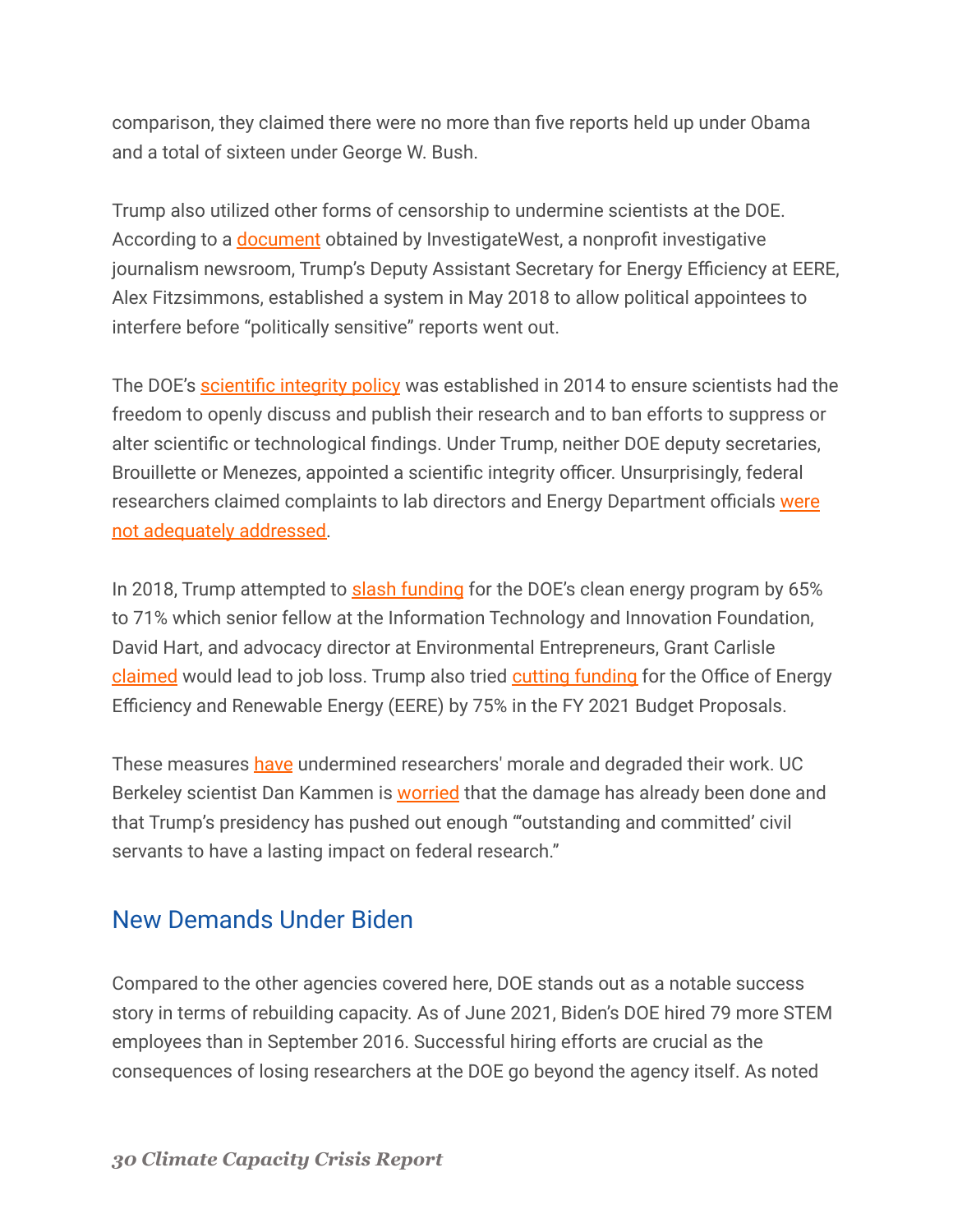by [Investigate West,](https://www.invw.org/2020/10/26/trump-administration-buries-dozens-of-clean-energy-studies/) it undermines the agency's ability to make informed decisions about the science that it funds in industry, national labs and in academia. The Biden administration must continue to ensure that the STEM workers at the DOE feel supported and empowered in their work. With sufficient support, current DOE STEM workers are better equipped to catch up work suppressed by Trump and tackle new projects such as the [Federal Energy Management Program](https://www.energy.gov/eere/articles/department-energy-boosts-climate-change-mitigation-federal-facilities-through) which received \$13 million for new energy projects to improve the efficiency of federal facilities and reduce their carbon footprint. In addition to hiring, Biden seems proactive with regards to funding. For instance, he [intends to fund](https://www.whitehouse.gov/wp-content/uploads/2021/04/FY2022-Discretionary-Request.pdf) the new Advanced Research Projects Agency for Climate and the existing Advanced Research Projects Agency-Energy. Additionally, Biden is investing \$7.4 billion, which is an over \$400 million increase compared to 2021, for the Office of Science to better understand and react to climate change. Biden's funding and hiring initiatives for new and existing climate projects are welcome, especially given that wildfires, rising temperatures, droughts, and high electricity demands have [strained](https://www.energy.gov/science-innovation/climate-change) national energy instructure. In the coming months, the administration should look to build on these successes to increase DOE's capacity even more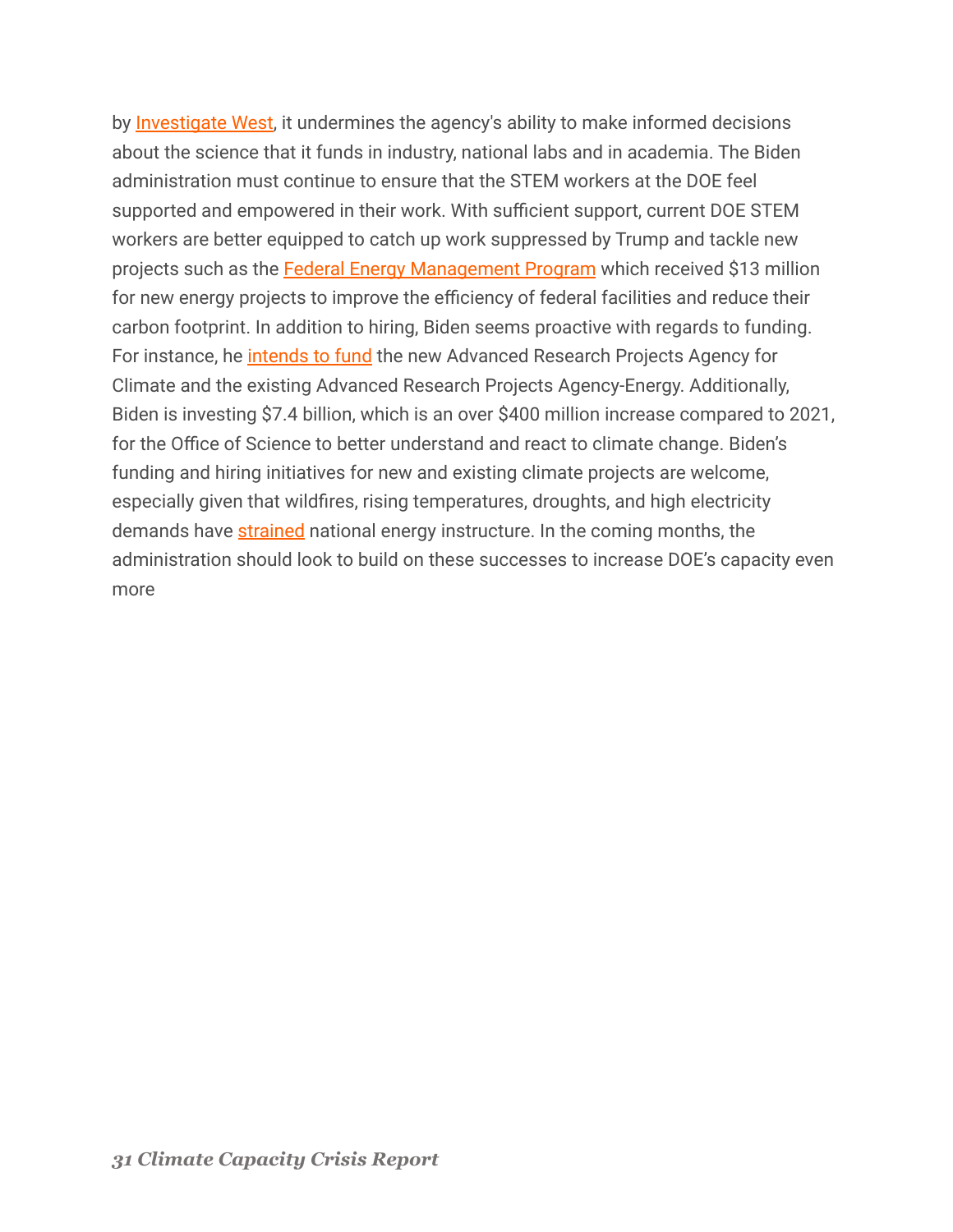## <span id="page-31-0"></span>*Progress, But Not Nearly Enough*

The Biden administration has consistently acknowledged the severity of these staffing shortfalls and emphasized the imperative of filling these gaps. That alone represents a significant break from decades of hostility to robust federal action and the workforce tasked with carrying it out. But the administration has also taken concrete action to follow its encouraging rhetoric.

From the beginning, political appointees were reportedly being vetted for their commitment to respecting and rebuilding the federal workforce. Many have already successfully onboarded hundreds since assuming control of their agencies. In particular, the administration has overseen a record rate of hiring into the civil service's highest ranks. The Office of Personnel Management (OPM), despite having to wait months for permanent leadership, has taken steps to ease hiring efforts across the breadth of the federal government. Those include changes that could provide some immediate relief by allowing agencies to rehire departed civil servants at a higher grade and providing new routes for interns to transition into permanent positions.

Looking at the slightly longer-term, the President's budget proposal for fiscal year 2022 includes increases sufficient to reverse the attrition that occurred under President Trump at most agencies. The administration has also made fixing the hiring infrastructure a priority, directing agencies to allocate portions of new funding to increased HR capacity and initiating structural changes at OPM that should leave it better positioned to support effective hiring and workforce management across the federal government.

These are undoubtedly encouraging steps in the right direction. As the reporting from the Times makes clear, however, significant problems still remain. A lack of capacity is already hindering agency action, even as the Biden administration is far from the uppermost limits of an ambitious regulatory and enforcement agenda. And while it always would have been unrealistic to expect that all of the Trump-era losses could have been reversed by this time in Biden's first year in office, it is clear that new hiring is not yet moving as fast as it could be.

*32 Climate Capacity Crisis Report*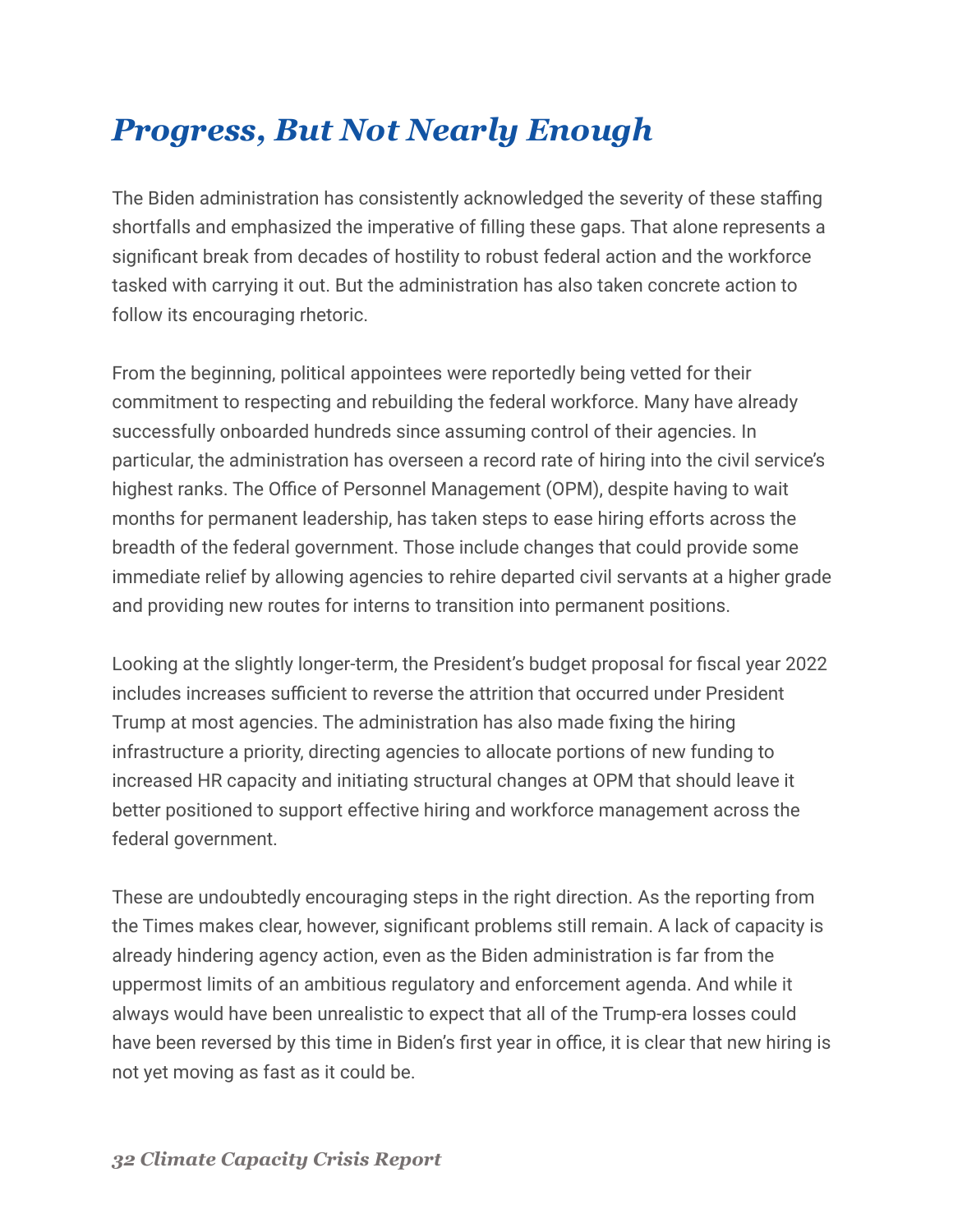That is especially clear when we look at how quickly [several](https://ourpublicservice.org/fed-figures-covid-19-and-the-federal-workforce/) [agencies](https://www.govexec.com/pay-benefits/2020/07/va-significantly-boosts-hiring-covid-19-cases-among-employees-and-veterans-spike/166625/) were able to hire last year to support pandemic response efforts. Faced with a pressing need, agency HR staff and OPM were able to identify and implement hiring flexibilities and recruitment best practices to hire at speeds that were practically unimaginable prior. The administration should view the task of building a workforce ready to prevent catastrophic climate change and irreversible environmental disaster just as urgently. After all, with 1.5 degrees of warming already practically guaranteed and every tenth of a degree beyond that threshold carrying dire consequences, there is absolutely no time to waste.

#### <span id="page-32-0"></span>Recommendations

Here are some of the steps that it can take right away to accelerate federal workforce reconstruction:

**1. Make simple changes to make the Office of Personnel Management a more effective partner and leader on hiring.**

OPM will be essential to any effort to rapidly build up staffing capacity sufficient to support an all-of-government approach to fighting climate change. In particular, OPM is best-positioned to help agency-level HR staff make effective use of all legal tools to hire quickly, facilitate knowledge-sharing about best practices and encourage uptake, and limit inefficiencies stemming from a disjointed federal hiring system. Fully realizing these goals will require legislative changes, but several small internal fixes will go a long way in the near-term.

1. Rapid hiring at OPM: To whatever degree possible, OPM should streamline its own hiring processes to quickly increase its capacity to support rapid hiring across the federal government. OPM, like other agencies, lost many members of its workforce following political attacks and organizational upheaval. Furthermore, its capacity to fulfill its mission with regards to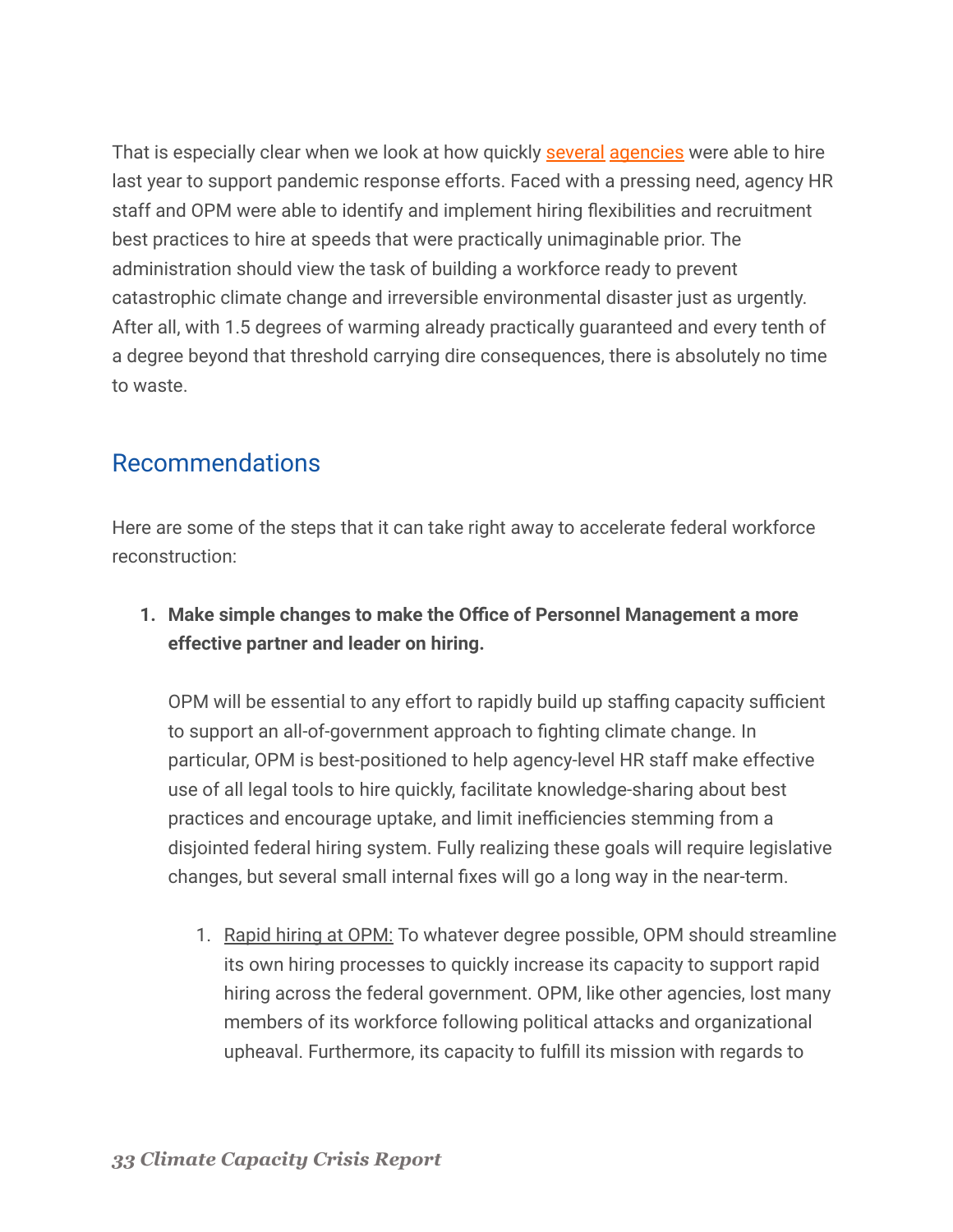hiring and workforce management was likely too limited even prior to Trump taking office. Allowing these shortfalls to endure in the government's HR department will have negative implications for the speed and scope of hiring everywhere. Filling these gaps must be a priority.

- 2. Designate at least one point person for every agency under OPM's jurisdiction: Even with changes to hiring practices, bringing hundreds of new employees on board will take some time. OPM should, therefore, also identify strategies to better support agencies given its current constraints. That should include creating desk officers within OPM who, respectively, act as the main point of contact for one of the agencies under OPM's jurisdiction. Study after study has found that agency-level HR staff lack confidence and capacity to navigate the complexities of federal hiring, leading to the under- and misuse of authorities. Designating a point of contact within OPM who can combine government-wide hiring expertise with agency-level knowledge could help HR officers to quickly make better use of the tools at their disposal. This change also has the potential to better facilitate information-sharing on best practices between agencies.
- 3. For in-demand jobs, create a centralized database of promising candidates who were not selected for the job to which they originally applied: Many promising candidates will not ultimately be selected for a given position. Rather than forcing candidates and other agencies seeking applicants for similar roles to start from square one, OPM should establish a system to retain such candidates in a centralized database from which other agencies can draw. As agencies across the breadth of the federal government undertake new hiring drives, this simple change could significantly reduce redundant work.

**2. Authorize and encourage temporary changes to the hiring process to bring thousands on board quickly.**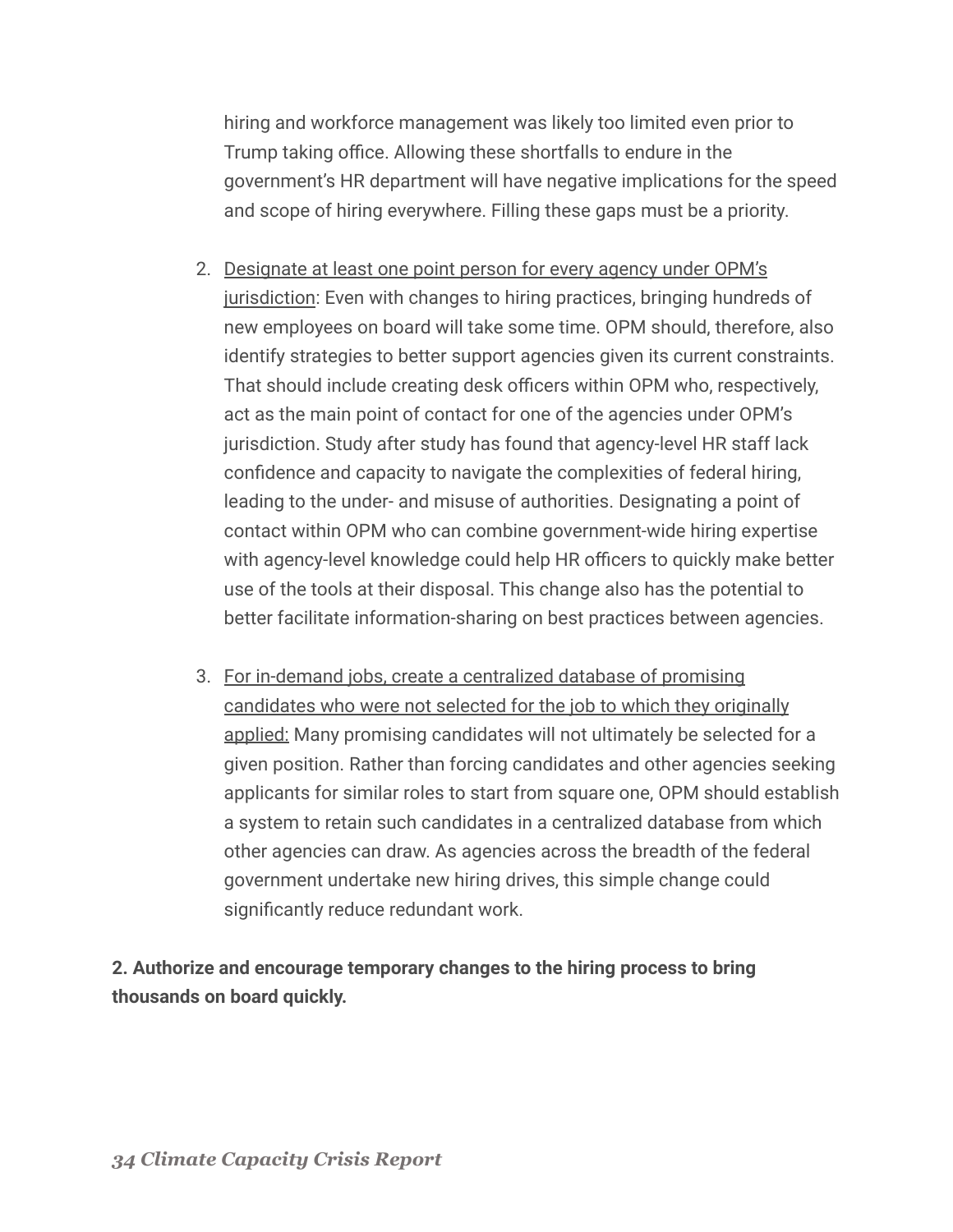As we saw during the Trump administration, there is very good reason to value the competitive civil service. Cronyism can have dangerous consequences for millions. Still, as the federal government's hiring needs have changed over time, it is unclear that the competitive hiring process as it is currently practiced is still accomplishing its objectives in all cases. HR professionals and federal workers across the federal government complain that present hiring guidelines not only slow new hiring but fail to produce quality candidates, pushing many to turn to hiring through non-competitive routes. If the competitive service is ultimately to be maintained, these problems will need to be taken seriously and addressed. Needless to say, however, with climate disaster bearing down on us, we cannot wait for those changes to be implemented to undertake or accelerate new hiring. For that reason, in the short-term, OPM should authorize temporary expansion of hiring pathways that allow agencies to circumvent some of the biggest hiring roadblocks. OPM should establish any rules or guidance to ensure that this hiring remains faithful to the principles of competitive hiring.

1. Direct Hire and Other Expedited Hiring Authorities: Over the years, Congress has carved out many exceptions to the competitive hiring process. While some of these are permanent -- for certain classes of jobs, for example -- others only apply when there is a critical hiring need and must be authorized by OPM. Authorizations can occur for job categories -- at present, one such authority, Direct Hire, is in effect government-wide for STEM, IT, and a handful of other positions -- or on a case-by-case basis at agencies' request. These expedited hiring authorities allow hiring teams to skip what many identify as the most time-consuming portion of the process -- rating and ranking applicants. (Across agencies, those involved in hiring also generally agree that rating and ranking is not reliably effective at identifying the strongest candidates for a role, especially for more specialized positions).

To enable a hiring surge on the scale that the country needs, OPM should temporarily authorize the use of direct hire authority more broadly. This should include extending the authority to HR professionals as building their ranks will be essential to the success of the broader hiring effort. At the same time, OPM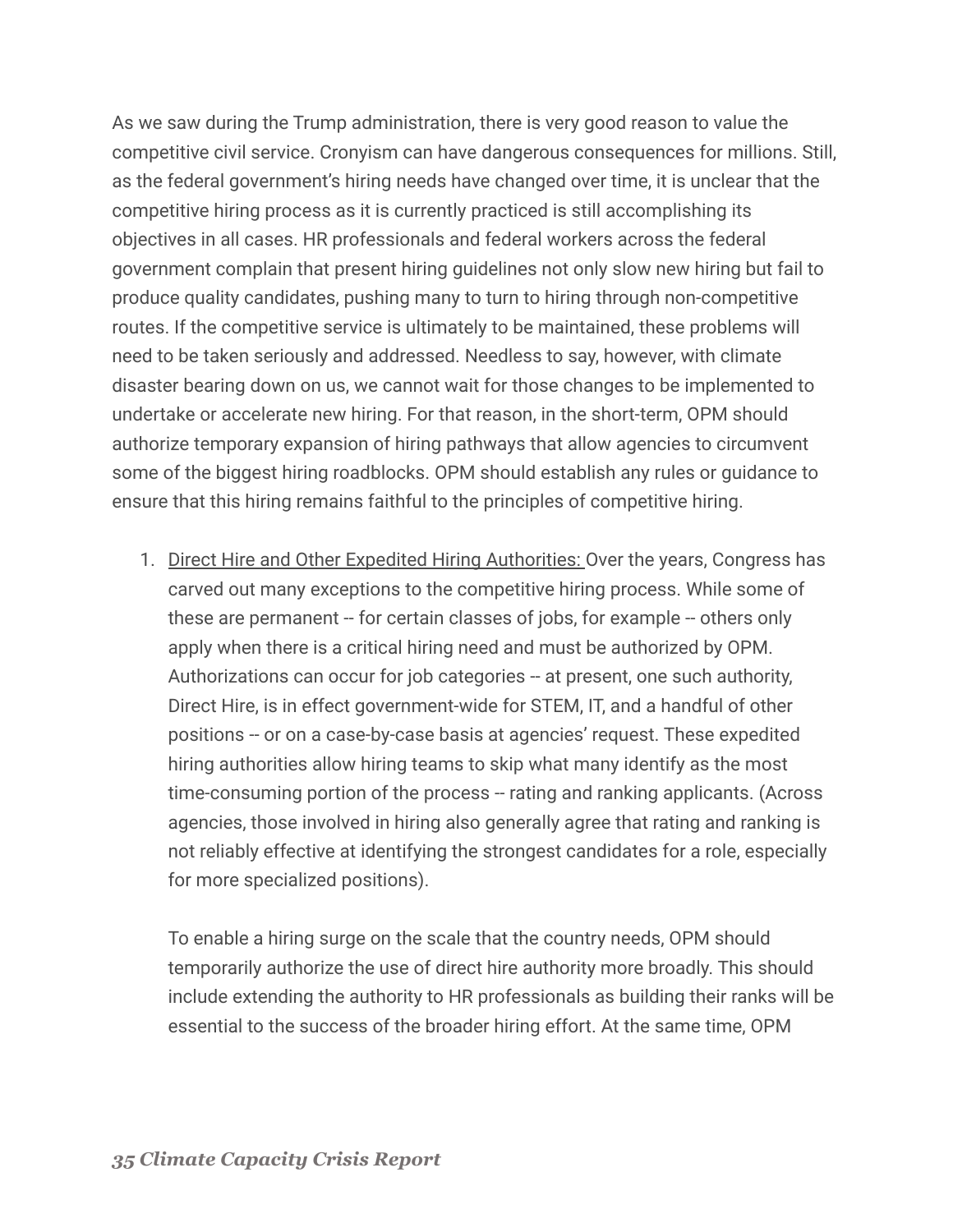should work with agencies to ensure that they are effectively making use of the hiring authorities already at their disposal.

- 2. Pathways Program: The Pathways Program consists of a series of entry-level hiring authorities for interns and early career professionals. Participants in the pathways program are eligible for conversion into a permanent position in the career civil service at the end of their program term. A 2016 study of the program found that pathways participants transitioned into career roles at a very high rate. The program saw decreasing use during the Trump years but should be revitalized and expanded now as the federal government undertakes its hiring spree. Making pathways a prominent part of the rebuilding effort will not only help increase the federal government's capacity quickly in the short-term, it will also address longstanding concerns about an aging federal workforce and could contribute to improving diversity in the federal government's ranks.
- 3. Other Changes: Last year, the pandemic and pandemic-relief efforts necessitated rapid workforce expansion at many agencies. To meet the demand, agencies made several changes to their hiring processes including expanding recruitment and accelerating onboarding by deferring certain checks until after an employee had begun work. OPM should identify which of these changes could be put into effect at other agencies, either temporarily as part of a surge hiring initiative or permanently.

#### **3. Identify agency-level success stories and encourage more widespread adoption.**

The overall challenges to federal hiring notwithstanding, individual agencies have undertaken new successful initiatives around recruitment, screening, and onboarding in recent years. The National Institutes of Health, for example, conducts major rounds of recruitment and hiring for hundreds of positions at a time. The FBI forecasts regular attrition and proactively hires to minimize gaps from staff departures. The Government Accountability Office (GAO) and the Federal Deposit Insurance Corporation (FDIC) both have strong records bringing on recent college graduates thanks to relationships both have cultivated with many higher education institutions. OPM should identify success